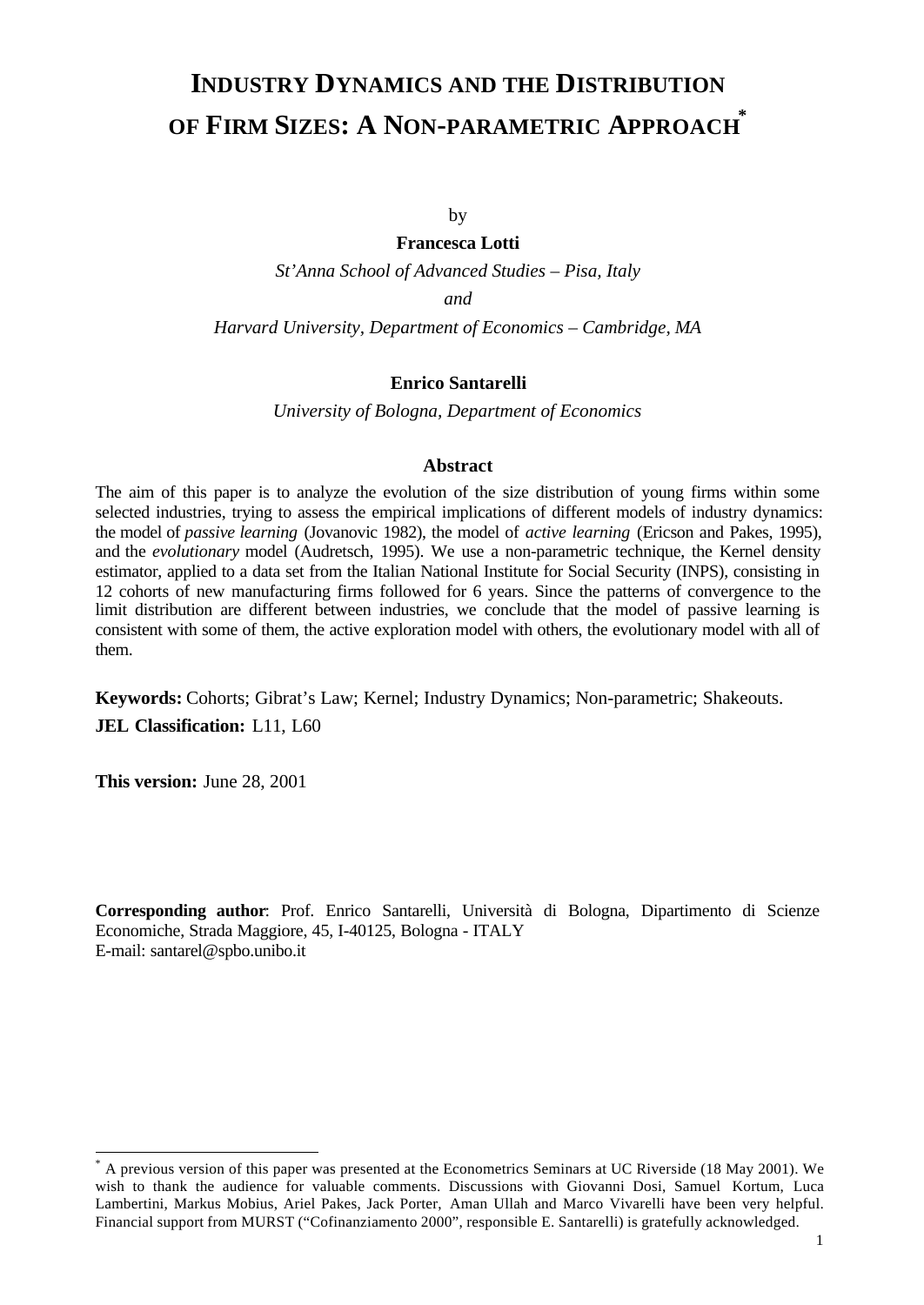## *1 - Introduction*

Analysis of the size-growth relationship is a commonly used approach to the study of the evolution of market structure. In fact, the firm size distribution (FSD) has received considerable attention - since the seminal works of Herbert Simon and his co-authors between the late 1950s and the 1970s (cf. Simon and Bonini, 1958; and Ijiri and Simon, 1964, 1977) - in most theoretical and empirical studies dealing with the overall process of industry dynamics. The empirical evidence showed a FSD highly skewed to the right, meaning that the size distribution of firms is lognormal, both at the industry level and in the overall economy. This piece of evidence is coherent with the so-called Law of Proportionate Effect (or Gibrat's (1931) Law): as Simon and Bonini (1958) point out, if one "…incorporates the law of proportionate effect in the transition matrix of a stochastic process, […] then the resulting steady-state distribution of the process will be a highly skewed distribution".

Recent evidence based on more complete data sets, suggests that Gibrat's Law is not confirmed, either for new-born or established firms (for a survey, cf. Geroski, 1995; Lotti *et al*., 1999), since smaller firms grow more than proportionally with respect to larger ones. This finding should be consistent with a departure of the FSD from the lognormal distribution.

In this paper - using quarterly data for 12 cohorts of new manufacturing firms - we account for the evolution of the FSD over time in the case of young firms. Moreover, we try to assess the empirical implications of different models of industry dynamics. The work is organized as follows. Section 2 contains a review of the empirical evidence about Gibrat's Law and the FSD, as well as an overview of some recent models of industry dynamics. Section 3 describes the data and the methodology used, whereas Section 4 summarizes the main empirical findings. Finally, Section 5 contains some concluding remarks.

# *2 - Theory or Stylized Facts?*

l

Gibrat's Law, applied to the analysis of market structure, represents the first attempt to explain in stochastic terms the systematically skewed pattern of the size distribution of firms within an industry (Sutton, 1997). In effect, the Law cannot be rejected if *a)* firm growth follows a random process and is independent from initial size, and *b)* the resulting distributions of firms' size are lognormal<sup>1</sup>. Although, from a theoretical viewpoint, labeled as "unrealistic" since Kalecki's (1945) study on the size distribution of factories in US manufacturing, this result was initially consistent with some empirical studies dealing with incumbent, large firms (Hart and Prais, 1956; Simon and Bonini, 1958; Hymer and Pashigian, 1962). In recent years, most studies have instead shown that these exhibit a different behavior, identifying an overall negative relationship between initial size and post-entry rate of growth (cf., among others, Mata, 1994; Hart and Oulton, 1999). However, Lotti *et al*. (2001) found that, in the case of new-born firms, the growth rates are negatively correlated with their initial size only during their infancy: Gibrat's Law fails to hold in the years immediately following start-up, when smaller firms have to rush in

<sup>&</sup>lt;sup>1</sup> Of course, a FSD skewed to the right implies only that Gibrat's Law cannot be rejected. However, one cannot *a priori* exclude that the skewness is the result of *turbulence*, namely of the presence of new-born small firm in the right tail of the distribution.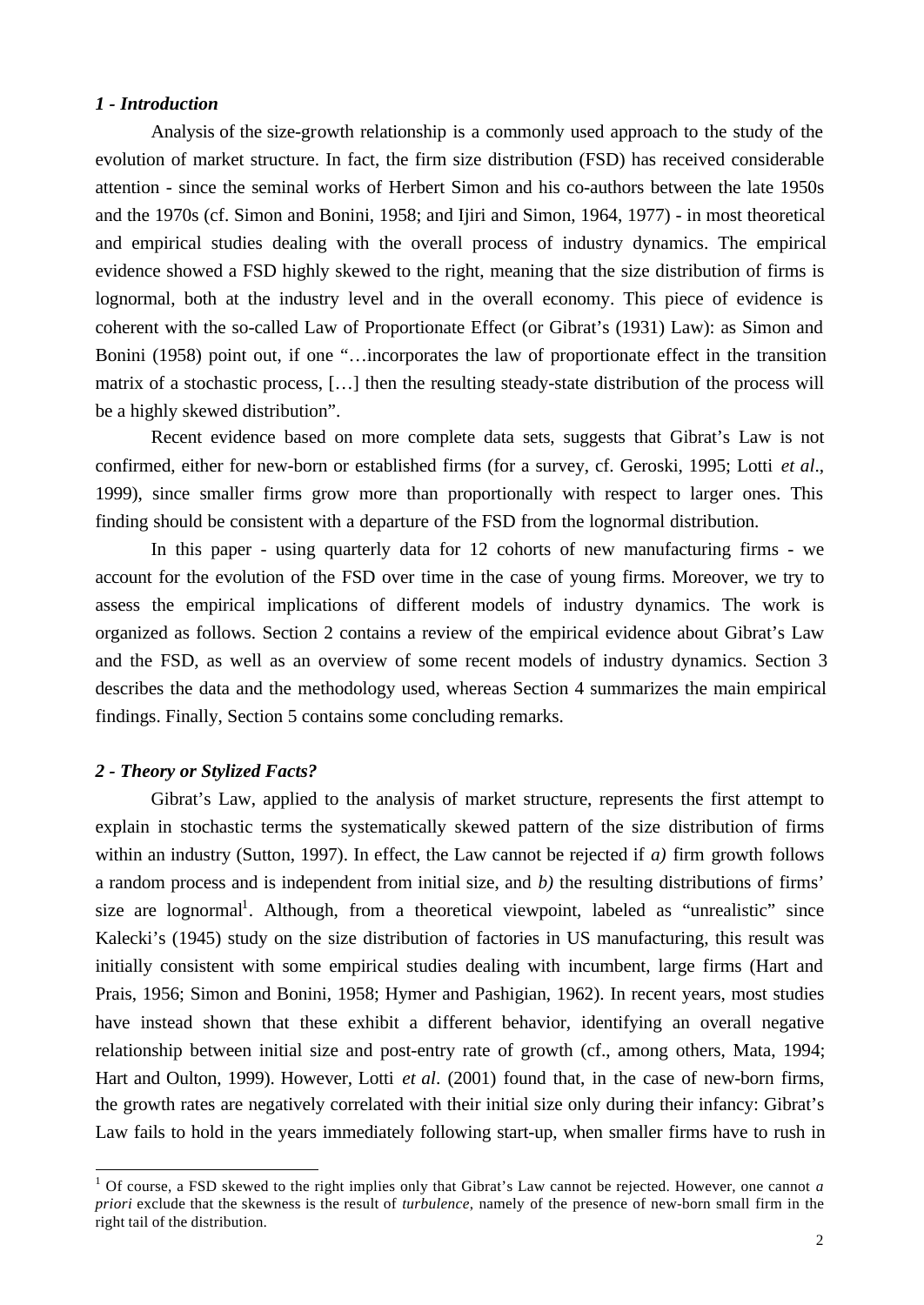order to reach a size large enough to enhance their likelihood of survival; but in the subsequent years, the patterns of growth of entrants do not differ significantly from the landscape of the industry as a whole.

One possible way to explain this phenomenon of self-selection, is to consider the firms' learning and evolution processes put forward by Jovanovic (1982), Ericson and Pakes (1995), and Audretsch (1995). By following such perspectives, entrants are uncertain about their relative level of efficiency, and only once into the market they learn about their possibilities of survival and growth. The main advantage of these models is that they allow for *a)* heterogeneity among firms, *b)* idiosyncratic sources of uncertainty and discrete possible events, *c)* entry and exit.

Boyan Jovanovic's model of *passive learning* hypothesizes that firms are initially endowed with uncertain, time-invariant characteristics (i.e. efficiency parameters), of which the firm *does not* know the distribution. But, once into the market, the firm learns *passively* about the true efficiency parameter. As a consequence, in every period the firm has to decide its strategy: whether to exit, continue with the same size, grow in size, or reduce its productive capacity. One of the consequences of this model is that, due to a particular kind of selection process, the most efficient firms survive and grow, while the others are bound to shrink or to exit from the market.

Like in the *passive learning* model, Richard Ericson and Ariel Pakes's model of *active learning* (1995) assumes that all the decisions taken by the firms are meant to maximize the expected discounted value of the future net cash, conditional on the current information set. Unlike in Jovanovic's model, a firm knows its own characteristics *and* its competitors' ones, along with the future distribution of industry structure, conditional on the current structure. Accordingly, this model can be usefully employed in explanation of 'entry mistakes' (as defined by Cabral, 1997), namely the fact that in every period and every industry more firms enter than the market can sustain. Within an *active learning* perspective, such mistakes occur due to lags in observation of rivals' entry decision or just because entry investments take time (Cabral, 1997). In a subsequent work, Pakes and Ericson (1998), using two cohorts of firms from Wisconsin, belonging to the retail and the manufacturing industries, found that the structure of the former industry is compatible with the passive learning model, while that of the latter with their model of active exploration (learning). The retail cohort, after eight years seems to have reached the size distribution of the industry as a whole, while the manufacturing one, even if showing higher growth rates, after that period is still far from the limit distribution.

David Audretsch (1995) expanded the *passive learning* approach put forward by Jovanovic (1982) into an *evolutionary* perspective, allowing for inter-industry differences in the likelihood of survival of newborn firms. Accordingly, industry-specific characteristics, such as scale economies and the endowment of innovative capabilities, exert a significant impact on entry, exit, and the likelihood of survival of newborn firms. For example, in industries characterized by higher minimum efficient scale (MES) levels of output, smaller firms face higher costs that are likely to push them out of the market within a short period after start-up. Thus, only the most efficient among newborn firms will survive and grow, whereas the other are pushed out of the market (cf. Audretsch *et al.*, 1999). In this case, the presence of more potential entrants than firms with a significant likelihood to survive in the long run can bring about a shakeout (cf. Klepper and Miller, 1995). In turn, a shakeout occurring at a certain point in the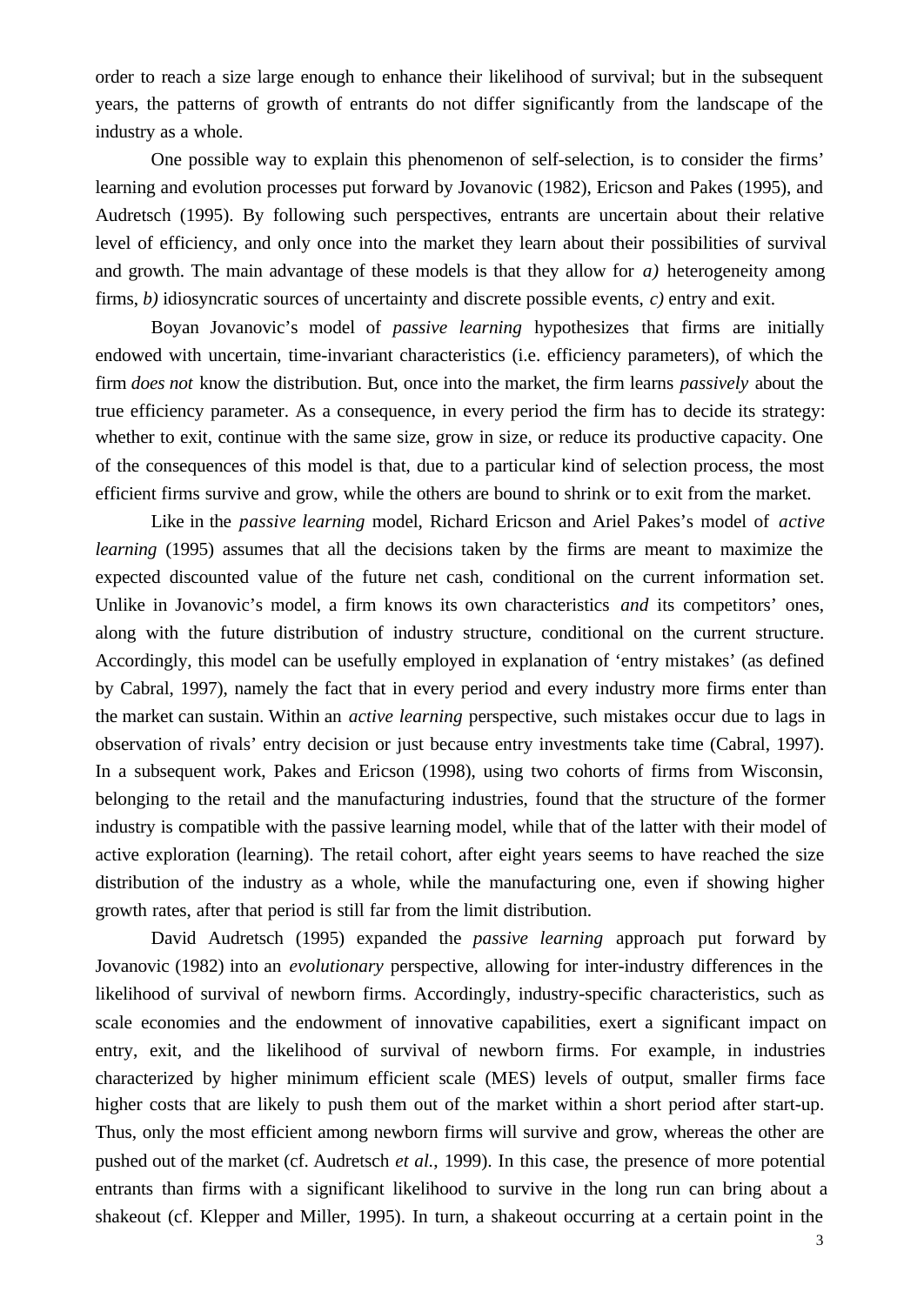industry's history is likely to affect the long-run size distribution of firms within the same industry, depending on "how the opportunities vacated by exited firms are reallocated among surviving firms" (Sutton, 1998, p. 260; cf. also Klepper and Graddy, 1990). Conversely, in industries with a lower MES level of output the likelihood of survival will be independent of the firms' ability to grow (cf. Amaral *et al*., 1977; Brock, 1999).

With this theoretical and empirical background in mind, we look at the evolution of 12 cohorts of newborn firms in selected industries, in order to analyze the process of convergence of the firm size distribution, in terms of number of employees, with respect to the overall industry landscape. The aim of this analysis is to show *i)* whether the findings by Herbert Simon and his co-authors concerning the Skewness to the right of the FSD are confirmed also in the case of newborn, small firms and *ii)* whether the FSD resulting from application of the Kernel density estimator is consistent with models of industry dynamics - such as those surveyed above - which identify in the learning processes occurring at the firm level, and in the level of sunk costs that characterizes each industry, some possible theoretical explanations for these facts.

## *3 - Data and Methodology*

We use a data set from the Italian National Institute for Social Security (INPS), dealing with 12 cohorts of new manufacturing firms (with at least one paid employee) born in each month of 1987, and their follow up until December 1992.

Since all private Italian firms are compelled to pay national security contributions for their employees to INPS, the registration of a new firm as "active" signals an entry into the market, while the cancellation of a firm denotes an exit (this happens when a firm finally stops paying national security contributions). For administrative reasons - delays in payment, for instance, or uncertainty about the current status of the firm - some firms are classified as "suspended". In the present work we consider these suspended firms as exiting from the market at the moment of their transition from the status of "active" to that of "suspended", while firms which have stopped their activity only temporarily were included again in the sample once they turned back active. We carry out also an accurate cleaning procedure, aimed at identifying internal inconsistencies and entry or exit due to firm transfers and acquisitions. As regards acquisitions, these are denoted as "extraordinary variations" in the INPS database, and firms involved in such activities can therefore be easily identified and cancelled from the database itself. A correct identification of firms disappeared via acquisitions permitted to avoid acquiring firms to be drawn disproportionately from the low end of the size distribution. As pointed out by Sutton (1998; cf. also Hart and Prais, 1956; Hymer and Pashigian, 1962) this would have caused a violation in the proposed bound and altered the significance of the overall analysis.

We focus our analysis on four industries - Electrical & Electronic Engineering, Instruments, Food, and Footwear & Clothing - mainly for two main reasons: the first one concerns their very different market structure in terms of cost of entry (sunk costs), and the second the fact that the latter two industries are less technologically progressive than the former two ones<sup>2</sup>.

<sup>&</sup>lt;sup>2</sup> And this would allow to draw some conclusions on whether the FSD is or is not sensitive to technological factors.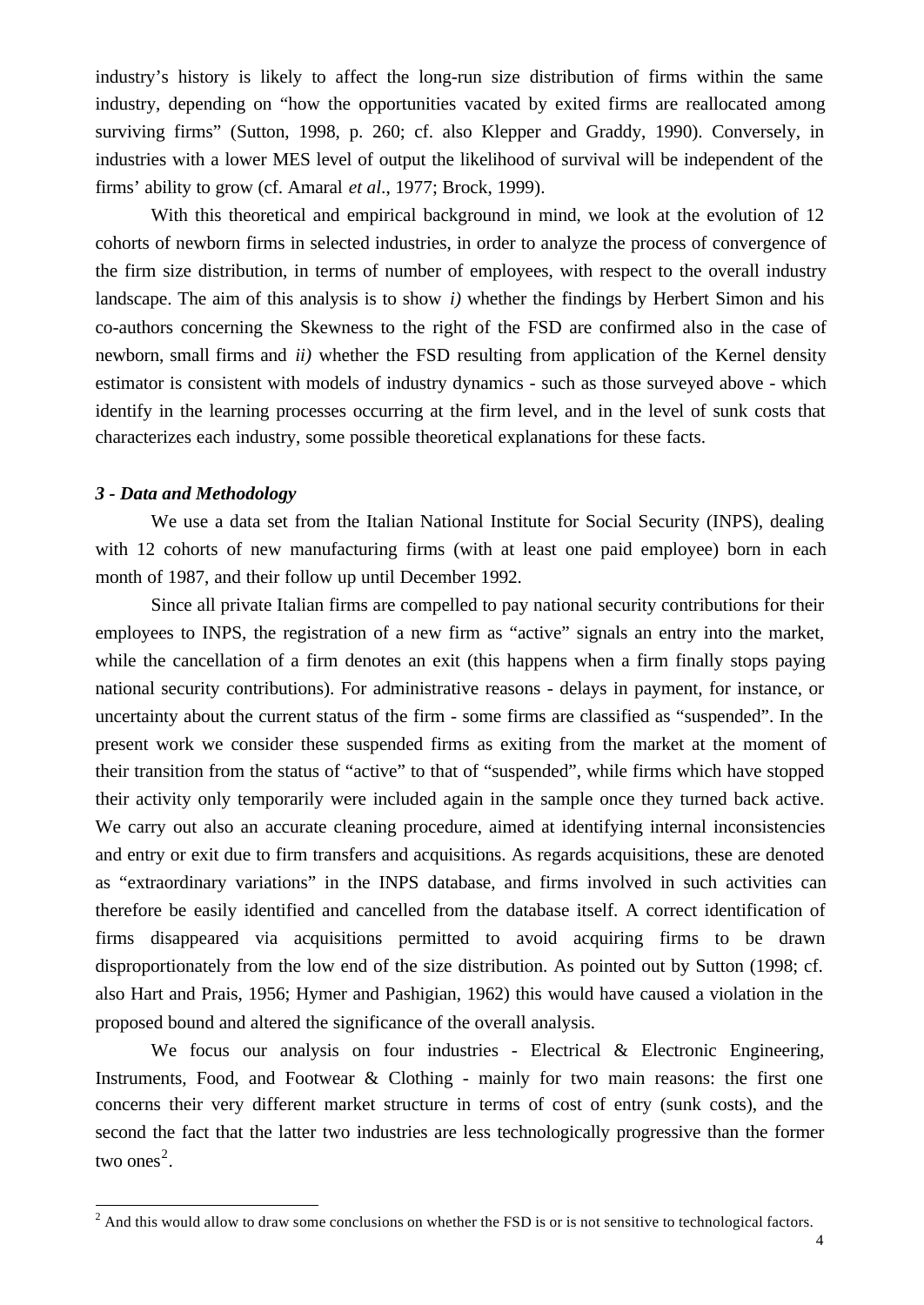To examine the effect of firms' age on the distribution of their sizes, we study each cohort at each quarter after start-up, and this for their first six years in the market. In Tables 1A-1D and in Table 2 some descriptive statistics are reported. In general, all industries experience a shakeout period during which the number of survivors, among new entrants, declines by 40 per cent or more. From Tables 1A, B, C, and D it turns out that, on average, the survival rate at the end of the period (i.e., after 21 quarters) is much higher within the cohorts belonging to the Electrical  $\&$ Electronic Engineering and the Instruments industries, than it is the case with the Food and the Footwear & Clothing industries. Thus, consistently with Audretsch's (1995) hypothesis, industry specific characteristics, such as the commitment to innovative activities, seem to set in motion a pre-entry selection mechanism that selects only those start-ups that find in their endowment of innovative capabilities a possible competitive advantage.

Looking at Table 2 Figure 1, one immediately observes that - with the sole exception of the Food industry - the standard deviation of firm sizes is much higher at the end of the relevant period than in the first quarter. Dispersion of firm sizes tends therefore to widen as surviving firms reach the MES level of output and specialize in one of the many clusters of products which - according to John Sutton's (1998, pp. 597-605) "independent submarkets" hypothesis characterize each industry. In turn, firm size increases along with its age for the Electrical  $\&$ Electronic Engineering and the Instruments industries, but only for the first 13 and 12 quarters respectively, corresponding with a period comprised approximately between December 1989 and January 1991<sup>3</sup>. Afterwards, a decline in average firm size emerges, which is consistent with views of recessions (the period between 1991 and 1993 has been characterized in Italy by a significant slowdown in the GDP growth rates) as times of "cleansing" (cf. Boeri and Bellmann, 1995). In fact, the sectoral data reported in Table 3 show for both industries a significant decrease in the growth rates of value added since 1989, with a trough in 1993. This pro-cyclical pattern of the average firm size is even more marked in the Footwear & Clothing industry, in which the average size starts to decline after the eight quarter in the market (as early as 1989, that is the initial year of the recession). The data on the Footwear  $\&$  Clothing industry show a substantial stability of the average firm size over time. This result is to some extent consistent with the dynamics of value added in the same industry: Table 3 points out alternate peaks and troughs in the Footwear & Clothing industry growth rates that are unlikely to affect firm size, since this needs time to adjust its patterns to variations in value added.

In a recent paper by Machado and Mata (2000) the Box-Cox quantile regression method is used to estimate the distribution of firm sizes and, accordingly, to analyze industry dynamics in Portugal. This approach consists in modeling each quantile as a function of a number of industry characteristics that are expected to affect firm size. Since our database doesn't provide any details about industry characteristics, in the present study we use instead a non-parametric approach. The basic idea is to look if, with the passing of time, the empirical distribution of firm sizes converges towards a lognormal distribution, under the hypothesis that this represents the limit distribution. To characterize the distribution, we used the Kernel density estimator (Pagan and Ullah, 1999), which can be summarized as follows.

<sup>&</sup>lt;sup>3</sup> In effect, since the 12 cohorts include firms born in each month of 1987, each column in Table 2 deals with all firms and all cohorts.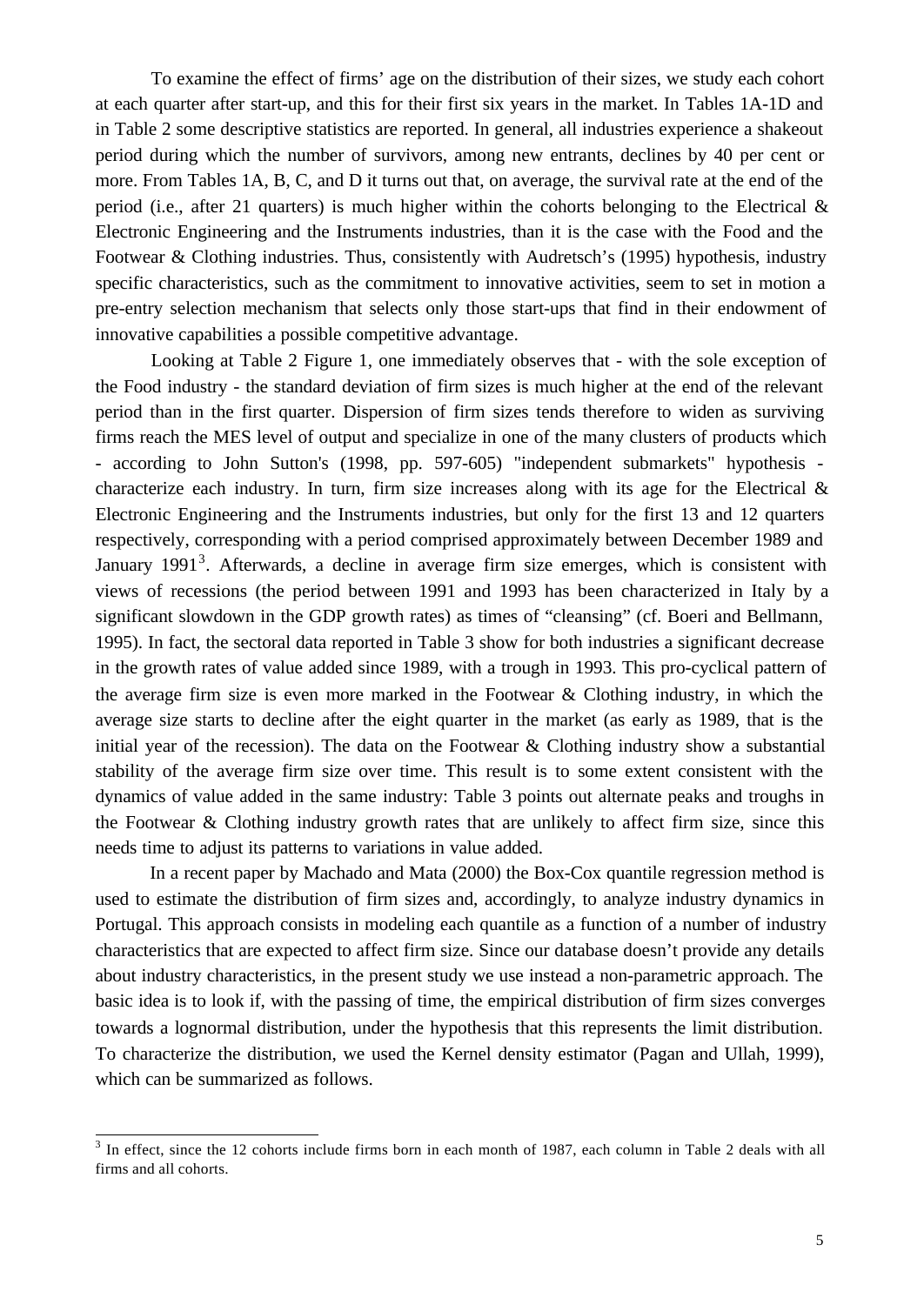|                                                                            | Q1             | Q <sub>2</sub> | Q3  | Q <sub>4</sub> | Q <sub>5</sub> | Q <sub>6</sub> | O7  | Q <sub>8</sub> | <b>O</b> <sup>9</sup> | Q10        | Q11 | Q12 | Q13 | <b>Q14</b> | Q15 | Q16 | Q17 | Q18 | Q19 | Q20 | Q <sub>21</sub> |
|----------------------------------------------------------------------------|----------------|----------------|-----|----------------|----------------|----------------|-----|----------------|-----------------------|------------|-----|-----|-----|------------|-----|-----|-----|-----|-----|-----|-----------------|
| Cohort 1                                                                   | 128            | 125            | 121 | 120            | 117            | 113            | 112 | 109            | 108                   | 107        | 106 | 105 | 104 | 103        | 102 | 102 | 97  | 95  | 93  | 92  | 90              |
| Cohort 2                                                                   | 64             | 61             | 59  | 56             | 53             | 51             | 52  | 51             | 50                    | 50         | 50  | 50  | 49  | 47         | 44  | 43  | 40  | 38  | 36  | 37  | 38              |
| Cohort 3                                                                   | 72             | 68             | 65  | 62             | 60             | 61             | 61  | 61             | 57                    | 55         | 53  | 53  | 53  | 51         | 51  | 48  | 48  | 48  | 48  | 47  | 43              |
| Cohort 4                                                                   | 49             | 46             | 47  | 47             | 47             | 47             | 45  | 43             | 43                    | 43         | 42  | 41  | 40  | 41         | 41  | 39  | 38  | 34  | 33  | 33  | 33              |
| Cohort 5                                                                   | 59             | 53             | 53  | 52             | 53             | 50             | 50  | 47             | 46                    | 48         | 46  | 44  | 44  | 43         | 41  | 40  | 37  | 37  | 35  | 34  | 34              |
| Cohort 6                                                                   | 71             | 68             | 65  | 64             | 62             | 62             | 63  | 59             | 58                    | 55         | 49  | 49  | 49  | 48         | 47  | 45  | 44  | 42  | 41  | 37  | 36              |
| Cohort 7                                                                   | 41             | 41             | 41  | 41             | 39             | 38             | 38  | 37             | 37                    | 36         | 34  | 30  | 30  | 29         | 28  | 27  | 27  | 27  | 25  | 24  | 23              |
| Cohort 8                                                                   | 18             | 18             | 18  | 17             | 17             | 17             | 17  | 17             | 16                    | 15         | 15  | 15  | 15  | 15         | 14  | 14  | 14  | 14  | 14  | 12  | 12              |
| Cohort 9                                                                   | 72             | 67             | 63  | 63             | 64             | 62             | 60  | 58             | 58                    | 57         | 57  | 57  | 55  | 56         | 52  | 52  | 53  | 52  | 50  | 50  | 49              |
| Cohort 10                                                                  | 60             | 58             | 54  | 50             | 49             | 50             | 52  | 49             | 47                    | 47         | 44  | 44  | 44  | 41         | 42  | 42  | 42  | 42  | 40  | 39  | 38              |
| <b>Cohort 11</b>                                                           | 57             | 53             | 55  | 53             | 53             | 51             | 51  | 51             | 50                    | 48         | 46  | 46  | 43  | 42         | 40  | 41  | 39  | 38  | 39  | 39  | 39              |
| <b>Cohort 12</b>                                                           | 29             | 28             | 26  | 25             | 25             | 25             | 25  | 26             | 25                    | 25         | 24  | 23  | 23  | 23         | 23  | 22  | 22  | 22  | 21  | 20  | 19              |
| <b>Total</b>                                                               | 720            | 686            | 667 | 650            | 639            | 627            | 626 | 608            | 595                   | 586        | 566 | 557 | 549 | 539        | 525 | 515 | 501 | 489 | 475 | 464 | 454             |
| Table 1B - Number of firms active at the end of each quarter - Instruments |                |                |     |                |                |                |     |                |                       |            |     |     |     |            |     |     |     |     |     |     |                 |
|                                                                            | Q <sub>1</sub> | Q <sub>2</sub> | Q3  | Q4             | Q <sub>5</sub> | Q <sub>6</sub> | Q7  | Q <sub>8</sub> | Q <sub>9</sub>        | <b>Q10</b> | Q11 | Q12 | Q13 | Q14        | Q15 | Q16 | Q17 | Q18 | Q19 | Q20 | Q <sub>21</sub> |
| Cohort 1                                                                   | 62             | 61             | 60  | 60             | 59             | 56             | 56  | 56             | 55                    | 53         | 51  | 51  | 50  | 50         | 48  | 46  | 43  | 41  | 40  | 42  | 40              |
| Cohort 2                                                                   | 38             | 37             | 35  | 36             | 35             | 35             | 34  | 34             | 34                    | 33         | 32  | 29  | 28  | 27         | 27  | 27  | 26  | 24  | 24  | 25  | 25              |
| Cohort 3                                                                   | 34             | 32             | 33  | 33             | 31             | 31             | 30  | 30             | 28                    | 27         | 27  | 26  | 24  | 23         | 22  | 21  | 19  | 20  | 20  | 20  | 20              |
| Cohort 4                                                                   | 26             | 26             | 25  | 24             | 23             | 23             | 20  | 19             | 19                    | 18         | 18  | 17  | 17  | 17         | 17  | 16  | 17  | 17  | 17  | 17  | 17              |
| Cohort 5                                                                   | 20             | 20             | 20  | 19             | 19             | 19             | 19  | 19             | 18                    | 19         | 18  | 17  | 17  | 15         | 14  | 14  | 14  | 14  | 14  | 13  | 13              |
| Cohort 6                                                                   | 33             | 33             | 32  | 31             | 28             | 28             | 28  | 27             | 27                    | 25         | 24  | 23  | 21  | 21         | 21  | 21  | 21  | 21  | 21  | 17  | 19              |
| Cohort 7                                                                   | 35             | 34             | 30  | 30             | 30             | 28             | 27  | 25             | 25                    | 25         | 24  | 25  | 25  | 24         | 23  | 23  | 22  | 21  | 21  | 22  | 22              |
| Cohort 8                                                                   | 11             | 11             | 10  | 10             | 10             | 10             | 10  | 10             | 10                    | 10         | 10  | 10  | 10  | 10         | 10  | 10  | 8   | 7   | 7   | 7   | 6               |
| Cohort 9                                                                   | 27             | 27             | 25  | 24             | 24             | 23             | 23  | 23             | 23                    | 22         | 22  | 22  | 21  | 20         | 20  | 20  | 19  | 20  | 18  | 18  | 18              |
| Cohort 10                                                                  | 32             | 30             | 28  | 26             | 26             | 27             | 25  | 24             | 23                    | 24         | 22  | 21  | 21  | 20         | 19  | 18  | 18  | 18  | 18  | 17  | 17              |
| Cohort 11                                                                  | 26             | 25             | 25  | 24             | 24             | 22             | 22  | 19             | 19                    | 19         | 18  | 17  | 17  | 17         | 17  | 17  | 16  | 16  | 15  | 15  | 15              |
| <b>Cohort 12</b>                                                           | 18             | 18             | 17  | 16             | 15             | 14             | 14  | 14             | 14                    | 14         | 14  | 13  | 13  | 12         | 11  | 11  | 11  | 11  | 11  | 11  | 10              |
| <b>Total</b>                                                               | 362            | 354            | 340 | 333            | 324            | 316            | 308 | 300            | 295                   | 289        | 280 | 271 | 264 | 256        | 249 | 244 | 234 | 230 | 226 | 224 | 222             |

**Table 1A - Number of firms active at the end of each quarter – Electrical & Electronic Engineering**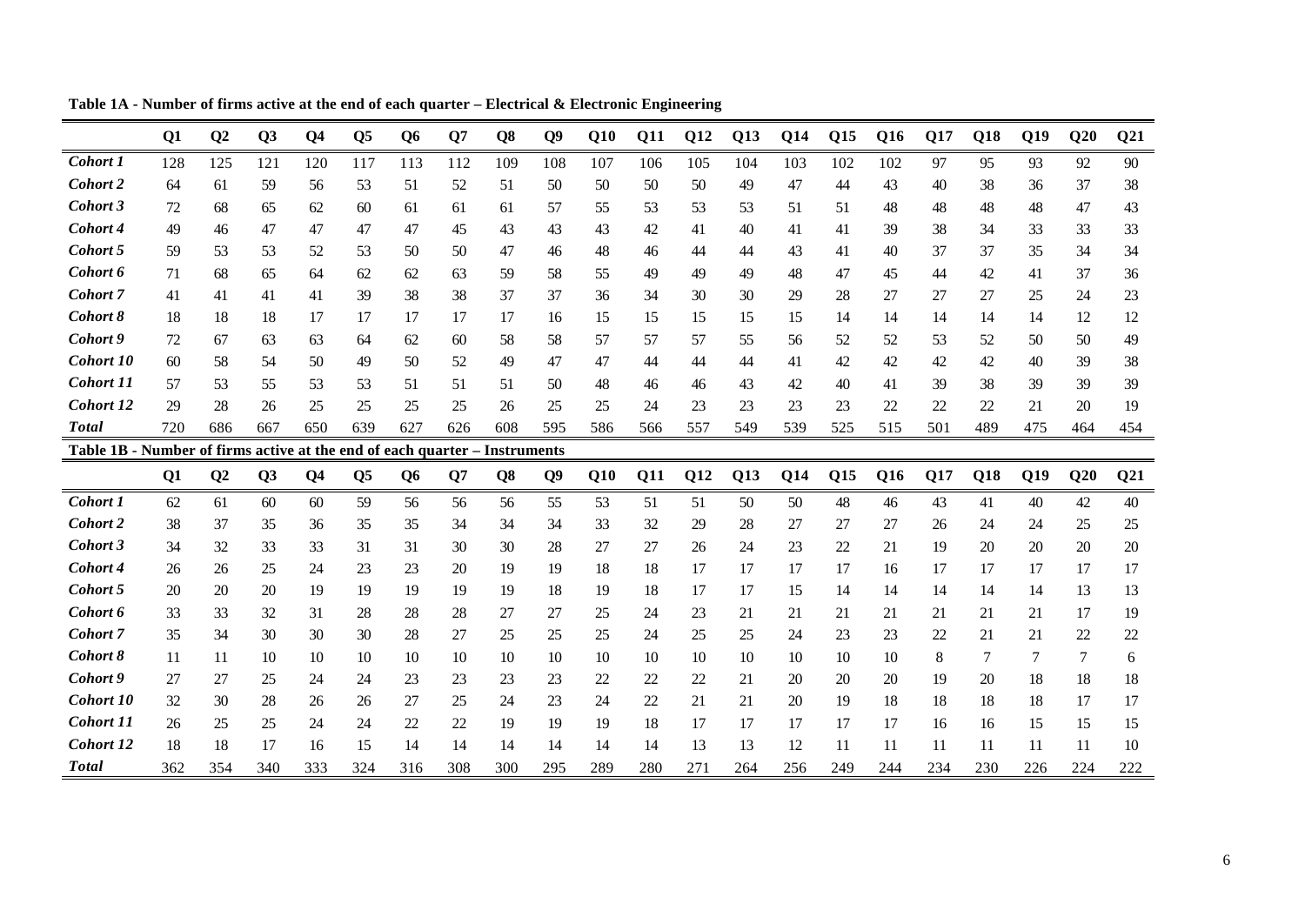|                                                              | Q1   | Q <sub>2</sub> | Q3             | <b>O4</b>      | Q <sub>5</sub> | <b>O6</b>      | O7  | Q <sub>8</sub> | $\overline{O9}$ | Q10                     | <b>Q11</b> | <b>Q12</b> | Q13 | <b>Q14</b> | Q15 | Q16 | Q17 | Q18    | Q19 | Q20 | Q <sub>21</sub> |
|--------------------------------------------------------------|------|----------------|----------------|----------------|----------------|----------------|-----|----------------|-----------------|-------------------------|------------|------------|-----|------------|-----|-----|-----|--------|-----|-----|-----------------|
| <b>Cohort 1</b>                                              | 93   | 88             | 88             | 83             | 78             | 76             | 73  | 72             | 70              | 70                      | 68         | 67         | 65  | 63         | 61  | 59  | 58  | 56     | 57  | 55  | 54              |
| Cohort 2                                                     | 47   | 43             | 40             | 37             | 34             | 34             | 33  | 33             | 29              | 28                      | 28         | 27         | 24  | 24         | 24  | 24  | 22  | 23     | 23  | 21  | 21              |
| Cohort 3                                                     | 46   | 43             | 42             | 39             | 40             | 37             | 37  | 34             | 34              | 33                      | 30         | 27         | 26  | 27         | 25  | 21  | 21  | 23     | 23  | 19  | 19              |
| Cohort 4                                                     | 40   | 35             | 30             | 29             | 30             | 29             | 29  | 29             | 28              | 28                      | 29         | 27         | 26  | 25         | 23  | 19  | 19  | 20     | 20  | 19  | 19              |
| Cohort 5                                                     | 41   | 38             | 35             | 33             | 34             | 35             | 34  | 32             | 29              | 28                      | 27         | 27         | 25  | 24         | 23  | 22  | 22  | 21     | 21  | 21  | 19              |
| Cohort 6                                                     | 44   | 42             | 37             | 35             | 32             | 29             | 29  | 29             | 28              | 28                      | 25         | 25         | 25  | 25         | 25  | 25  | 24  | 24     | 24  | 24  | 22              |
| Cohort 7                                                     | 46   | 35             | 35             | 34             | 38             | 35             | 33  | 33             | 35              | 30                      | 30         | 27         | 25  | 24         | 24  | 23  | 22  | 21     | 22  | 22  | 21              |
| Cohort 8                                                     | 20   | 16             | 15             | 15             | 14             | 13             | 12  | 8              | 9               | 8                       | 8          | 8          | 8   | 8          | 8   | 8   | 9   | $\tau$ | 7   | 7   | 7               |
| Cohort 9                                                     | 30   | 27             | 22             | 19             | 20             | 19             | 18  | 17             | 18              | 19                      | 17         | 18         | 16  | 17         | 15  | 15  | 14  | 15     | 14  | 13  | 13              |
| Cohort 10                                                    | 51   | 40             | 34             | 32             | 32             | 30             | 30  | 26             | 29              | 26                      | 23         | 24         | 26  | 21         | 19  | 18  | 23  | 19     | 18  | 16  | 19              |
| Cohort 11                                                    | 110  | 65             | 53             | 47             | 72             | 49             | 42  | 40             | 67              | 40                      | 32         | 31         | 40  | 33         | 31  | 30  | 57  | 38     | 30  | 28  | 43              |
| Cohort 12                                                    | 80   | 42             | 23             | 23             | 47             | 29             | 21  | 18             | 49              | 19                      | 12         | 12         | 22  | 10         | 10  | 9   | 37  | 25     | 12  | 11  | 27              |
| <b>Total</b>                                                 | 684  | 514            | 454            | 426            | 471            | 415            | 391 | 371            | 425             | 357                     | 329        | 320        | 328 | 301        | 288 | 273 | 328 | 292    | 271 | 256 | 284             |
| Table 1D - Number of firms active at the end of each quarter |      |                |                |                |                |                |     |                |                 | $-$ Footwear & Clothing |            |            |     |            |     |     |     |        |     |     |                 |
|                                                              | Q1   | Q <sub>2</sub> | Q <sub>3</sub> | Q <sub>4</sub> | Q <sub>5</sub> | Q <sub>6</sub> | Q7  | Q <sub>8</sub> | Q <sub>9</sub>  | Q10                     | Q11        | Q12        | Q13 | Q14        | Q15 | Q16 | Q17 | Q18    | Q19 | Q20 | Q <sub>21</sub> |
| Cohort 1                                                     | 164  | 159            | 158            | 156            | 145            | 143            | 136 | 132            | 129             | 126                     | 121        | 120        | 113 | 112        | 110 | 110 | 103 | 100    | 98  | 95  | 93              |
| Cohort 2                                                     | 92   | 89             | 84             | 80             | 74             | 69             | 68  | 67             | 61              | 55                      | 55         | 55         | 53  | 50         | 46  | 46  | 43  | 42     | 40  | 37  | 35              |
| Cohort 3                                                     | 85   | 79             | 76             | 73             | 71             | 65             | 62  | 60             | 59              | 56                      | 51         | 50         | 48  | 45         | 45  | 41  | 40  | 40     | 38  | 38  | 37              |
| Cohort 4                                                     | 97   | 91             | 83             | 77             | 72             | 70             | 69  | 64             | 64              | 62                      | 58         | 51         | 51  | 45         | 40  | 40  | 37  | 36     | 35  | 34  | 34              |
| Cohort 5                                                     | 100  | 93             | 86             | 83             | 83             | 79             | 78  | 74             | 74              | 70                      | 68         | 66         | 67  | 65         | 59  | 55  | 55  | 48     | 40  | 49  | 45              |
| Cohort 6                                                     | 89   | 87             | 81             | 77             | 74             | 72             | 72  | 70             | 69              | 64                      | 63         | 59         | 58  | 53         | 51  | 50  | 49  | 45     | 44  | 43  | 41              |
| Cohort 7                                                     | 88   | 80             | 73             | 69             | 69             | 65             | 63  | 60             | 57              | 55                      | 54         | 55         | 53  | 52         | 48  | 44  | 43  | 43     | 42  | 41  | 41              |
| Cohort 8                                                     | 36   | 28             | 24             | 26             | 25             | 23             | 22  | 23             | 22              | 21                      | 19         | 18         | 17  | 16         | 15  | 13  | 13  | 13     | 13  | 12  | 12              |
| Cohort 9                                                     | 97   | 95             | 87             | 84             | 78             | 75             | 70  | 68             | 67              | 63                      | 65         | 63         | 60  | 59         | 57  | 56  | 55  | 55     | 52  | 51  | 49              |
| Cohort 10                                                    | 104  | 99             | 88             | 81             | 78             | 75             | 78  | 71             | 66              | 62                      | 61         | 62         | 61  | 56         | 56  | 55  | 54  | 52     | 46  | 46  | 43              |
| <b>Cohort 11</b>                                             | 96   | 93             | 86             | 78             | 75             | 68             | 63  | 61             | 61              | 57                      | 54         | 51         | 49  | 47         | 43  | 41  | 40  | 40     | 38  | 37  | 34              |
| Cohort 12                                                    | 51   | 46             | 43             | 41             | 39             | 35             | 34  | 34             | 35              | 31                      | 29         | 27         | 28  | 28         | 27  | 26  | 26  | 26     | 26  | 24  | 20              |
| <b>Total</b>                                                 | 1099 | 1039           | 969            | 925            | 883            | 839            | 815 | 784            | 764             | 722                     | 698        | 677        | 658 | 628        | 597 | 577 | 558 | 540    | 522 | 506 | 484             |

**Table 1C - Number of firms active at the end of each quarter – Food**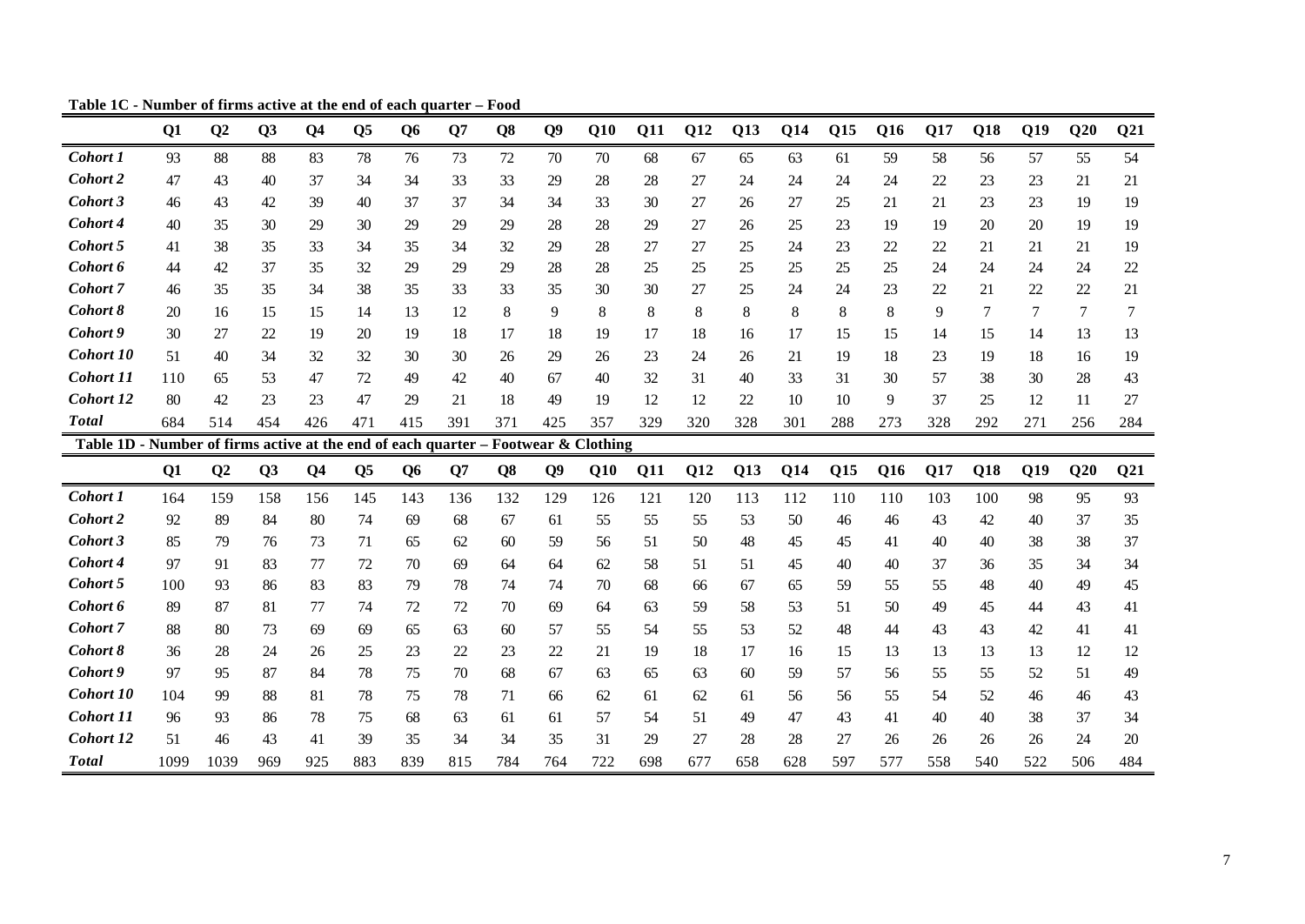|                                | <b>Q1</b> | $\mathbf{Q}$ | $\overline{O3}$ | <b>O4</b> | Q5    | Q6    | Q7    | Q8    | Q9    | Q10   | Q11         | Q12   | Q13   | Q14   | Q15   | Q16   | Q17   | O18   | O19   | Q20   | <b>O21</b> |
|--------------------------------|-----------|--------------|-----------------|-----------|-------|-------|-------|-------|-------|-------|-------------|-------|-------|-------|-------|-------|-------|-------|-------|-------|------------|
| Electrical & Electronic Eng.   |           |              |                 |           |       |       |       |       |       |       |             |       |       |       |       |       |       |       |       |       |            |
| Average Size 4.61              |           | 6.33         | 7.23            | 7.77      | 8.24  | 8.78  | 9.11  | 9.23  | 9.48  | 9.69  | 9.98        | 9.91  | 10.51 | 10.42 | 10.53 | 10.34 | 9.81  | 9.84  | 9.73  | 9.67  | 9.66       |
| Standard Deviation 9.01        |           | 10.89        | 12.45           | 13.24     | 14.15 | 15.7  | 16.06 | 16.02 | 16.25 | 16.87 | 17.56 18.47 |       | 28.27 | 31.86 | 31.53 | 31.06 | 28.88 | 29.92 | 28.52 | 30.23 | 29.03      |
| <b>Instruments</b>             |           |              |                 |           |       |       |       |       |       |       |             |       |       |       |       |       |       |       |       |       |            |
| Average Size 3.37              |           | 4.66         | 6.02            | 7.31      | 7.9   | 8.2   | 8.63  | 9.14  | 9.36  | 9.37  | 9.43        | 9.72  | 9.59  | 7.91  | 8.01  | 8.15  | 8.05  | 7.97  | 8.07  | 9.68  | 9.85       |
| <b>Standard Deviation</b> 7.77 |           | 11.03        | 15.77           | 20.97     | 25.21 | 25.98 | 27.29 | 29.02 | 29.39 | 29.83 | 29.67       | 30.47 | 29.97 | 17.79 | 17.72 | 17.85 | 17.62 | 17.47 | 18.05 | 36.59 | 37.3       |
| Food                           |           |              |                 |           |       |       |       |       |       |       |             |       |       |       |       |       |       |       |       |       |            |
| Average Size 4.15              |           | 4.39         | 4.44            | 4.43      | 4.66  | 4.65  | 4.49  | 4.46  | 4.87  | 4.6   | 4.53        | 4.43  | 4.59  | 4.38  | 4.31  | 4.22  | 4.52  | 4.28  | 4.21  | 4.06  | 4.16       |
| <b>Standard Deviation</b>      | 8.28      | 8.51         | 10.16           | 10.15     | 9.72  | 10.04 | 9.4   | 9.4   | 9.74  | 9.63  | 10.29       | 10.45 | 10.83 | 10.65 | 11.04 | 11.18 | 11.77 | 11.33 | 11.47 | 11.43 | 11.45      |
| <b>Footwear &amp; Clothing</b> |           |              |                 |           |       |       |       |       |       |       |             |       |       |       |       |       |       |       |       |       |            |
| Average Size 6.31              |           | 8.67         | 9.36            | 9.76      | 9.78  | 9.81  | 9.76  | 9.88  | 9.81  | 9.64  | 9.39        | 9.28  | 9.16  | 9.14  | 8.91  | 8.76  | 8.68  | 8.43  | 8.08  | 7.74  | 7.17       |
| Standard Deviation 10.26       |           | 13.95        | 14.85           | 16.03     | 16.29 | 16.98 | 17.34 | 17.7  | 17.7  | 18.02 | 17.84       | 17.83 | 17.81 | 18.32 | 15.57 | 18.62 | 18.87 | 18.92 | 18.59 | 18.32 | 17.5       |

**Table 2 – Average Size and Standard Deviation, each quarter, all industries.**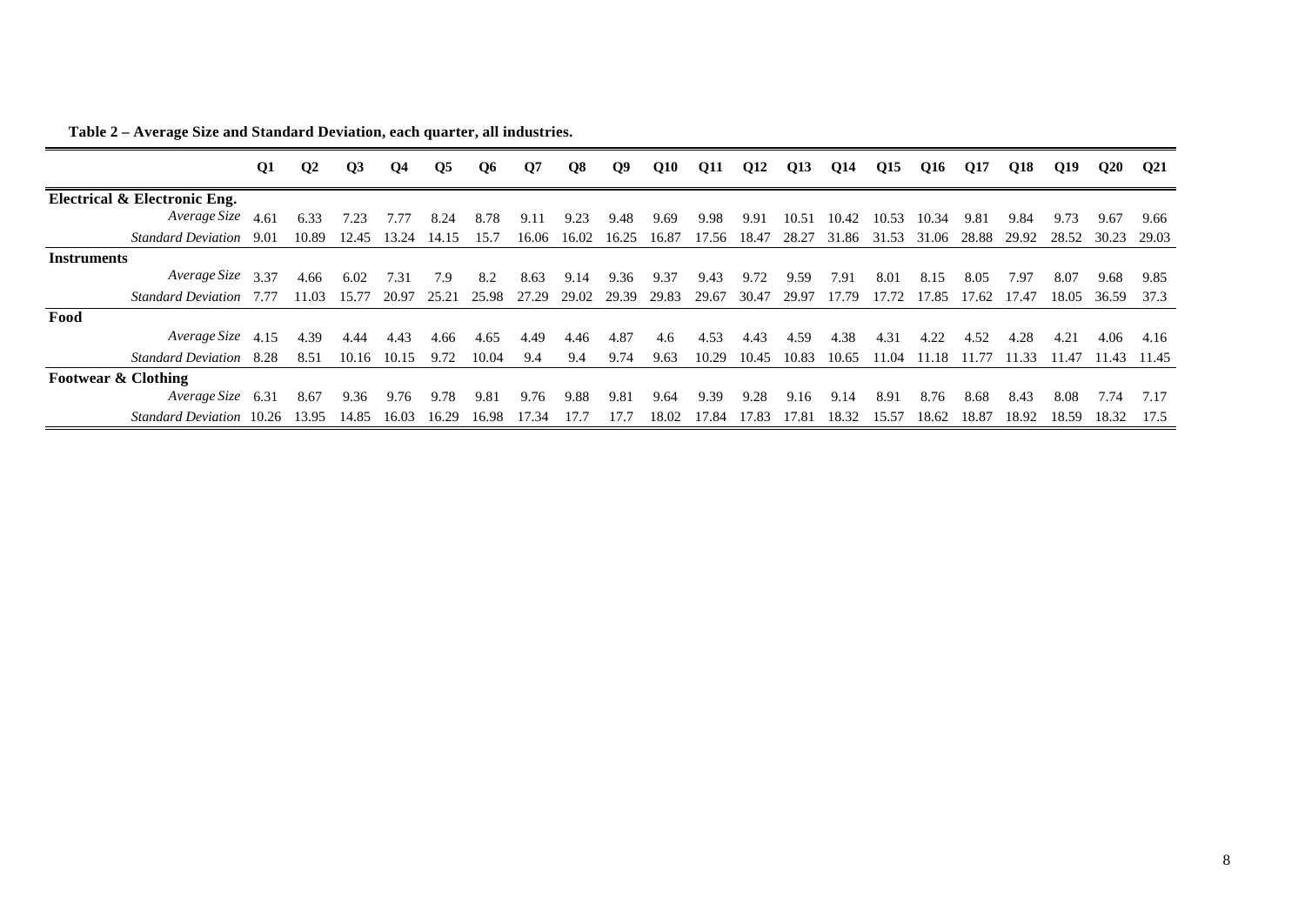

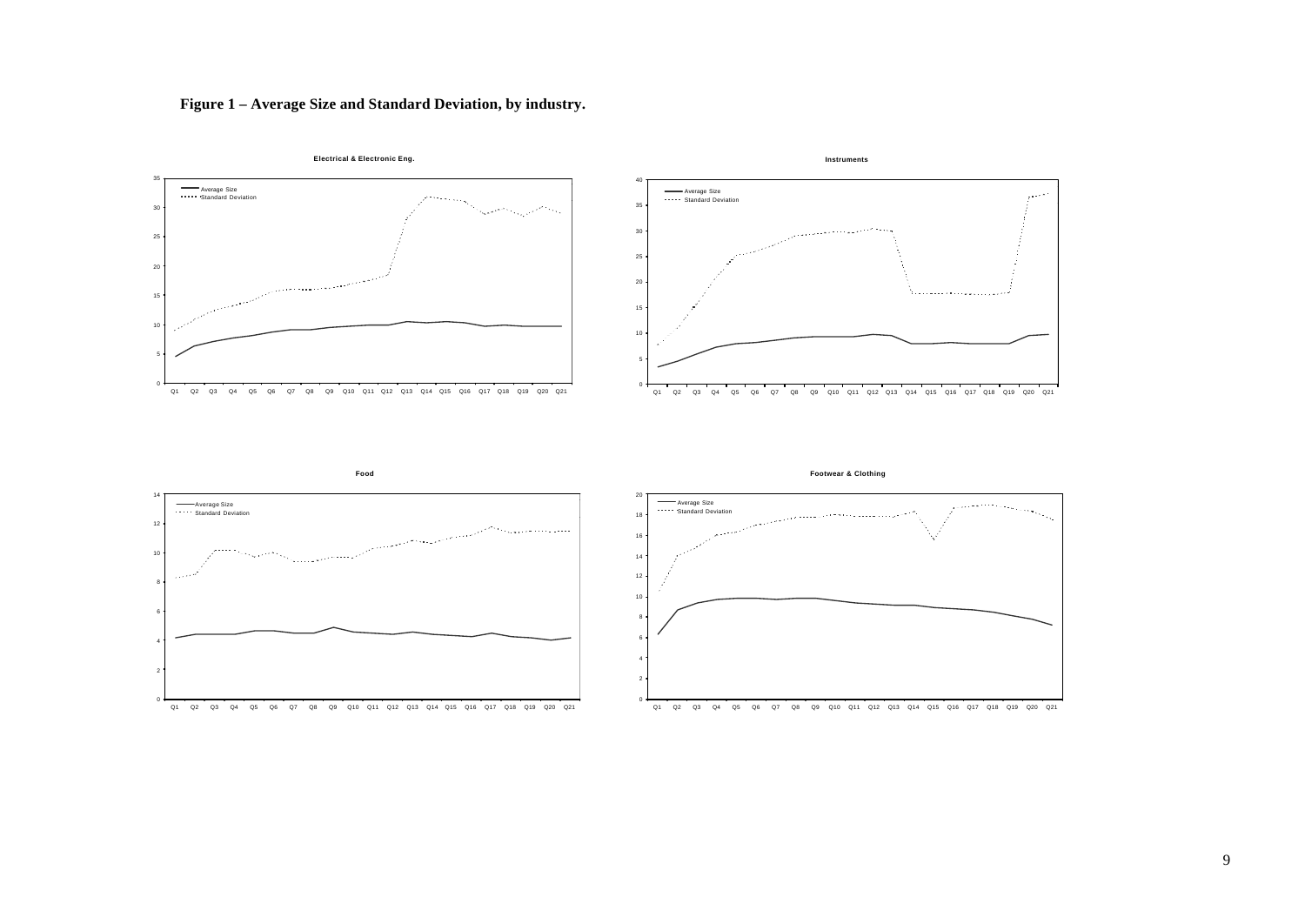**Table 3 – Growth rates (%) of Value added in constant (1995) prices** 

| 1986   | 1987 |     |     |           |        |     |        | 1994                                |
|--------|------|-----|-----|-----------|--------|-----|--------|-------------------------------------|
| $-0.5$ | 2.9  | 5.1 | 3.9 | 0.2       | $-1,3$ |     | $-8.7$ | 6.1                                 |
| 5.9    | 5.3  | 7.8 | 4.9 | 3,7       |        |     | $-4.2$ | 6.5                                 |
| 7.0    | 2.3  | 5.8 | 2.4 | 5.9       | 3.3    | 7.4 |        | 0.0                                 |
|        |      | 4.7 |     | 2,6       | 1.8    | 0.4 | $-2.7$ | 6.8                                 |
|        |      |     |     | 1988 1989 | 1990   |     |        | 1991 1992 1993<br>0.2<br>$2,6 -1,2$ |

Source: ISTAT, National Statistical Office of Italy

Let  $f(x)$  be the unknown density to be estimated. In such a non-parametric approach, there is no need to postulate the true parametric distribution of  $f$ , while  $f(x)$  is directly estimated through the data. As a consequence, the estimates will have a stepwise nature.

The general formulation of a Kernel density estimator is:

$$
\hat{f}(x) = \frac{1}{nh} \sum_{i=1}^{n} K\left(\frac{x_i - x}{h}\right) = \frac{1}{nh} \sum_{i=1}^{n} K(\mathbf{y}_i)
$$

where the Kernel function  $K(\cdot)$  is defined in such a way that:

$$
\int_{-\infty}^{\infty} K(\mathbf{y}_i) d\mathbf{y} = 1, \text{ and } \mathbf{y}_i = \frac{(x_i - x)}{h}
$$

with *h* denoting the window-width (or the smoothing parameter, or band-width) and *n* the size of the sample (see the Appendix for further details). In this case, we used as Kernel function the Gaussian density.

Accordingly, for each quarter, and each industry, we estimated the distribution of the logarithm of the firms' size, and checked if a tendency towards a normal distribution does emerge. In order to test statistically the conformity of the empirical distribution to the normal, we used a simple test based on the degree of Skewness and Kurtosis, as well as a joint test (D'Agostino *et al*., 1990) for normality.

## *4 - Empirical Findings*

The alleged structural and technological differences among the industries taken into account allow for the somewhat contradictory results obtained from the Kernel density estimates. Thus, for the Electrical & Electronic Engineering industry, the shape of the normal distribution begins to emerge after the  $8<sup>th</sup>$  quarter, as confirmed by the normality test (see Table B.1 in Appendix B). The convergence towards the normal distribution begins instead to be clear only after the 13<sup>th</sup> quarter in the case of the Instruments industry (see Table B.2 in Appendix B). Thus, firm's age is a major factor affecting the FSD in these industries: as the normal distribution of sizes is reached with the passing of time, Gibrat's Law turns out to hold when firms are in their second and third year in the market, respectively for the Electric & Electronics and the Food industries.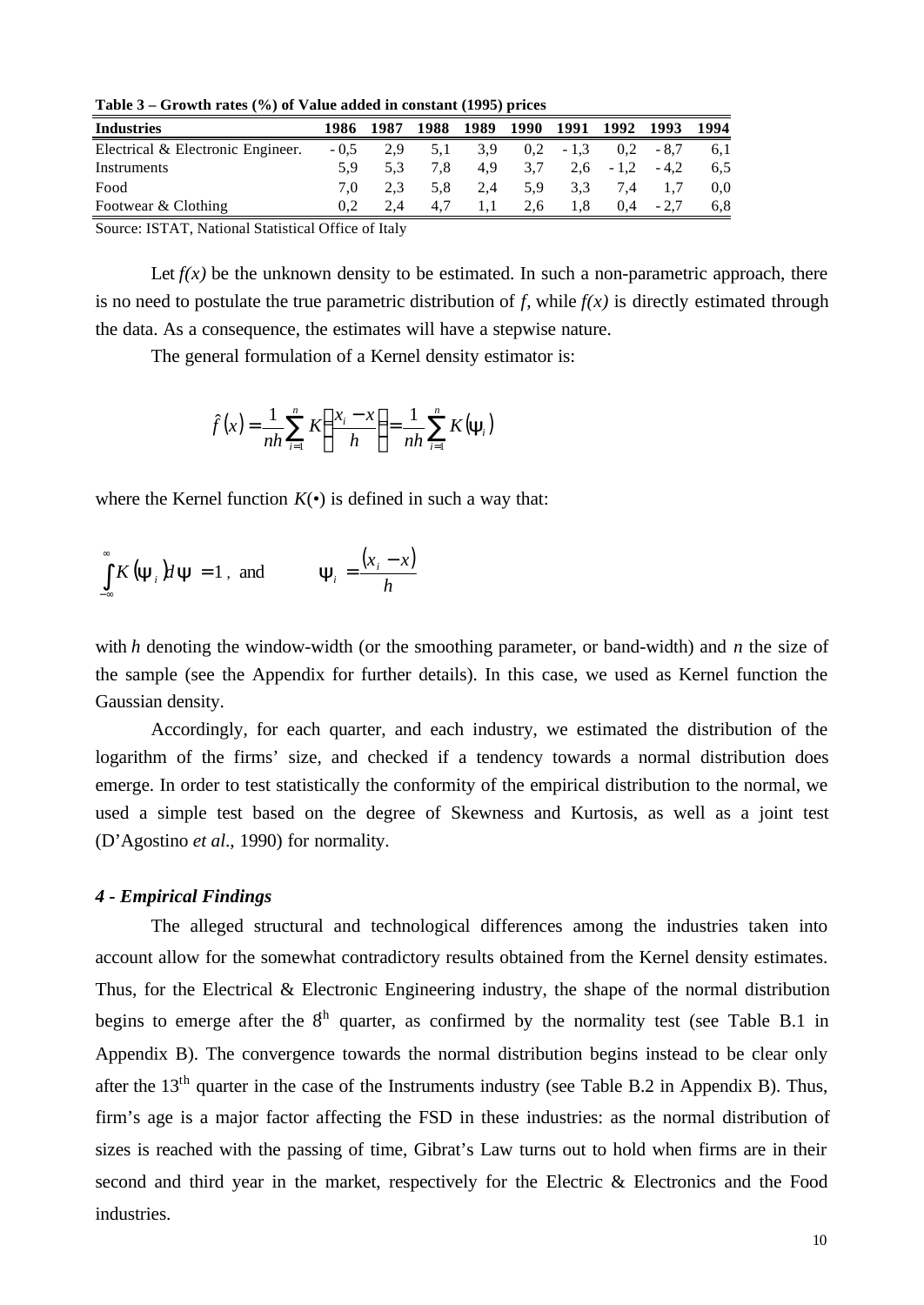Different is the case of the Food and the Footwear & Clothing industries (see Table B.3) and B.4 in Appendix B), for which no significant patterns of convergence do emerge. After 6 years of observation, these two industries are still far from the limit distribution and, moreover, the distributions of firm sizes are still bimodal. In the Footwear & Clothing industry, in particular, the shakeout after entry is less drastic than in the former two industries. For this reason, at the end of the relevant period, the FSD exhibits two modes: one identifies the "core" of the industry, while the second is located at the fringe of the industry, suggesting the existence of an *evolutionary* process of *active learning* that allows firms below the MES level of output to survive and grow.

A possible explanation of the contrasting results obtained for the two groups of industries is that the selection and learning processes are much slower in the traditional consumer goods industries than it is the case with two technologically progressive industries such as the Electrical  $&$  Electronic Engineering and the Instruments ones. Thus, in the Food and the Footwear  $&$ Clothing industries the process of industry dynamics should be allowed to run for more periods before a convergence to the normal distribution begins to emerge. Unfortunately, our data do not allow observing the behavior of newborn firms in these industries beyond their  $21<sup>st</sup>$  quarter in the market.

With the aim of measuring the evolution of the FSD over time, we looked also at the moments of this distribution. In particular, we studied the patterns of evolution of the Skewness and Kurtosis indexes, to see if and how a convergence to the normal distribution does emerge. The results (summarized in Appendix C below) confirm, coherently with the Kernel estimations, the different patterns of the evolution of the size distribution of firms in the various industries. Accordingly, following Pakes and Ericson (1998), we may argue that the evolution of the FSD in the Food and the Footwear & Clothing industries is consistent with the *active learnin*g model, while in the Electrical & Electronic Engineering and the Instruments industries it turns out to be consistent with the *passive learning* model put forward by Jovanovic (1982). Nevertheless, both groups of industries display a dynamics that is to a large extent consistent with the *evolutionary* approach developed by Audretsch (1995).

## *5 - Conclusions*

In this paper we examine the evolution of the FSD for 12 cohorts of newborn firms, to draw some conclusions about which model of industry dynamics is more consistent with the size distribution of young firms in four selected industries. In general, the process of convergence towards the limit distribution appears to be just a matter of time, although, unfortunately, our data set allows us to follow the post-entry performance of these firms only for their first 6 years in the industry.

However, we take into account four industries very different from the point of view *a)* of the productive capacity required for entering the market at the MES level of output, and *b)* of their technological content and characteristics. Differences in industry-specific characteristics concerning the levels of sunk costs and the rate of entry allow for differences in the way a convergence towards a lognormal distribution does or does not arise. This Bayesian perspective helps to explain the different speed of convergence of the FSD to a lognormal distribution. In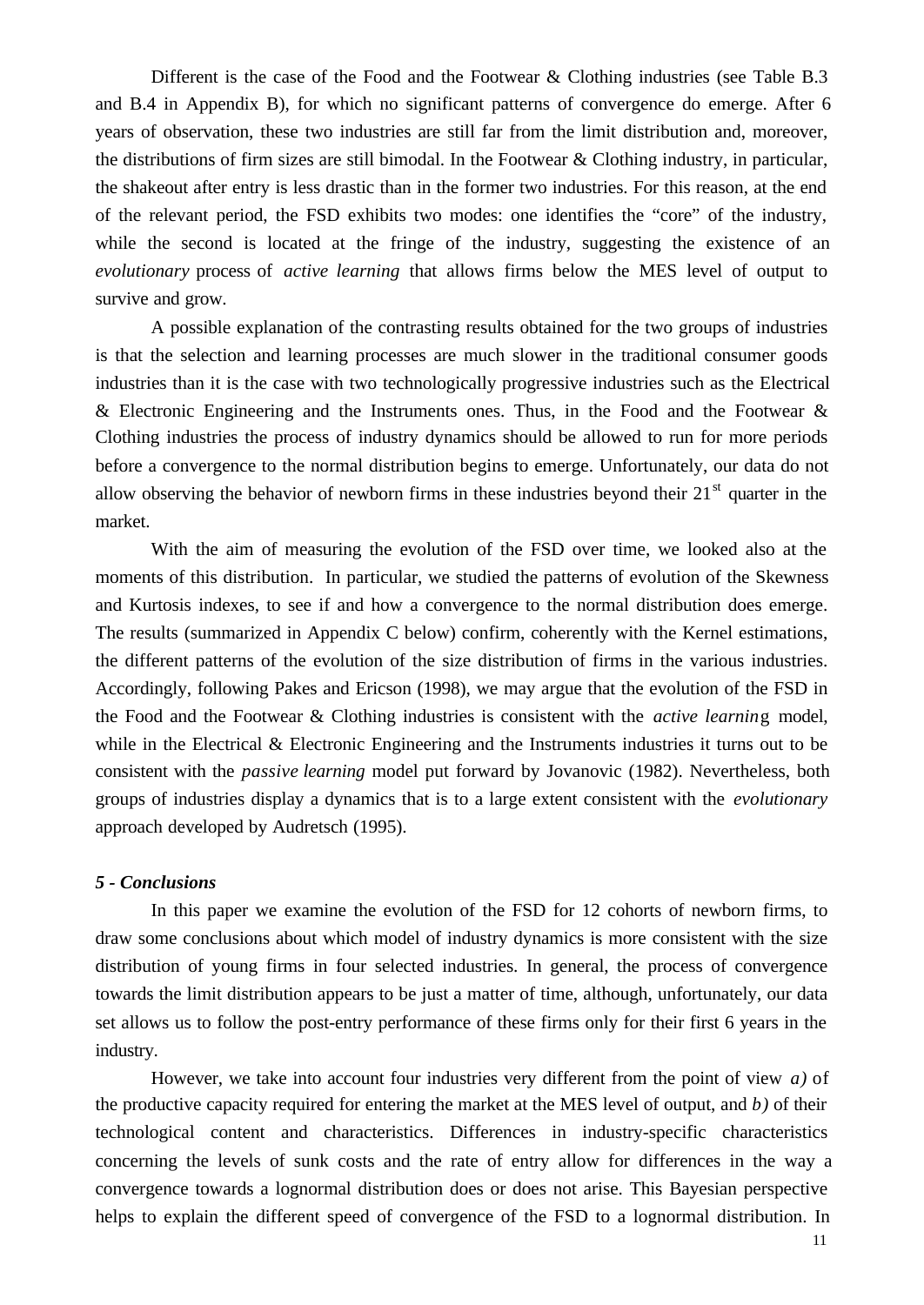particular, it is consistent with our empirical finding that only in the most technologically advanced industries - in which smaller entrants tend to invest in their capacity more gradually, after exploring their efficiency level with respect to their competitors - a convergence towards the lognormal distribution emerges with the passing of time. Conversely, in the most traditional industries the same tendency is less marked. Whether this is due to the fact that the selection and learning processes are much slower in the traditional consumer goods industries than it is the case with the technologically progressive ones could be detected only when and if new data will be forthcoming allowing a thorough analysis of the behavior on new-born firms in these industries beyond their  $21<sup>st</sup>$  quarter in the market.

#### **References**

Amaral L. A. N., Buldyrev S. V., Havlin S., Leschborn H., Maass P., Salinger M. A., Stanley H. E., Stanley M. H. R., 1997, "Scaling Behavior in Economics: I. Empirical Results for Company Growth", *Journal of Physics*, 7, pp.621-633.

Audretsch, D. B., 1995, *Innovation and Industry Evolution*, Cambridge (MA), MIT Press.

Audretsch, D.B., E. Santarelli and M. Vivarelli, 1999, "Start-up Size and Industrial Dynamics: Some Evidence from Italian Manufacturing", *International Journal of Industrial Organization*, 17(7), pp. 965-983.

Boeri, T. and L. Bellmann, 1995, "Post-entry Behaviour and the Cycle: Evidence from Germany", *International Journal of Industrial Organization*, 13(4), pp. 483-500.

Brock W. A., 1999, "Scaling in Economics: A Reader's Guide", *Industrial and Corporate Change*, 8(3), 409-446. Cabral, J., and J. Mata, 1996, "On the Evolution of the Firm Size Distribution", paper presented at the 23rd Annual E.A.R.I.E. Conference, Vienna, September.

Cabral, L., 1997, "Entry Mistakes", Centre for Economic Policy Research, *Discussion Paper* No. 1729, November.

D'Agostino, R. B., A. Balanger and R. B. D'Agostino jr., 1990), "A Suggestion for Using Powerful and Informative Tests for Normality"', *The American Statistician*, 44(4), 316-21.

Ericson, R., and A. Pakes, 1995, "Markov-Perfect Industry Dynamics: a Framework for Empirical Work", *Review of Economic Studies,* 62(1), pp. 53-82.

Geroski, P., 1995, "What Do We Know About Entry?", *International Journal of Industrial Organization*, 13(4), pp. 421-440.

Geroski, P., 1999, "The Growth of Firms in Theory and in Practice", Centre for Economic Policy Research, *Discussion Paper* No. 2092.

Gibrat, R., 1931, *Les Inegalites Economiques*, Paris, Librairie du Recueil Sirey.

Hart, P. E. and N. Oulton, 1999, "Gibrat, Galton and Job Generation", *International Journal of the Economics of Business*, 6(2), pp. 149-164.

Hart, P. E. and S.J. Prais, 1956, "The Analysis of Business Concentration: A Statistical Approach", *Journal of the Royal Statistical Society*, 119, series A, pp. 150-191.

Hymer, S., and P. Pashigian, 1962, "Firm Size and the Rate of Growth", *Journal of Political Economy*, 70(4), pp. 556-569.

Ijiri, Y., and H. Simon, 1974, "Interpretations of Departures from the Pareto Curve Firm-Size Distribution", *Journal of Political Economy*, 82(2), Part 1, pp. 315-331.

Ijiri, Y., and H. Simon, 1977, *Skew Distribution and the Sizes of Business Firms,* Amsterdam, North-Holland Publishing.

Jovanovic, B., 1982, "Selection and Evolution of Industry", *Econometrica*, 50(3), pp. 649-670.

Kalecki, M., 1945, "On the Gibrat Distribution", *Econometrica*, 13(2), pp. 161-170.

Klepper, S., and J.H. Miller, 1995, "Entry, Exit, and Shakeouts in the United States in New Manufactured Products", *International Journal of Industrial Organization*, 13(4), pp. 567-591.

Klepper, S., and K. Graddy, 1990, The Evolution of New Industries and the Determinants of Market Structure", *Rand Journal of Economics*, 21(1), pp. 27-44

Lotti F., E. Santarelli, M. Vivarelli, 1999, "Does Gibrat's Law Hold in the Case of Young, Small Firms?", University of Bologna, Department of Economics, *Working Paper* No. 361; presented at the 28<sup>th</sup> Annual E.A.R.I.E. Conference, Lausanne, September 2000.

Lotti F., E. Santarelli, M. Vivarelli, 2001, "Is It Really Wise to Design Policies in Support of New Firm Formation?", in L. Lambertini (ed.), *Current Issues in Regulation and Competition Policies*, Houndmills, Basingstoke, Palgrave, forthcoming.

Machado, J. A. F., and J. Mata, 2000, "Box-Cox Quantile Regression and the Distribution of Firm Sizes", *Journal of Applied Econometrics*, 15(3), pp. 253-274.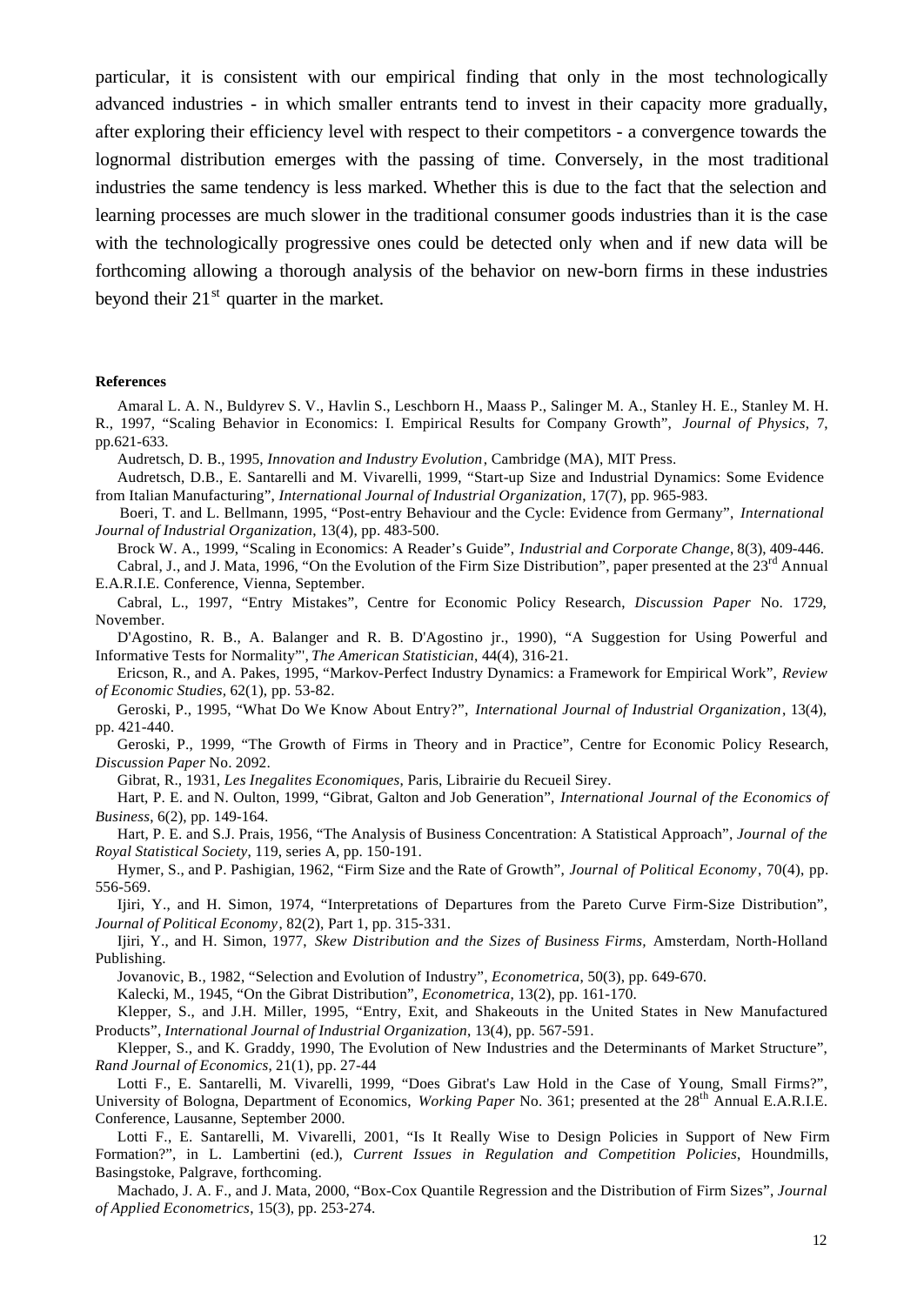Mata, J., 1994, "Firm Growth During Infancy", *Small Business Economics*, 6(1), pp. 27-40.

Pagan, A., and A. Ullah, 1999, *Nonparametric Econometrics*, Cambridge, Cambridge University Press.

Pakes, A., and R. Ericson, 1998, "Empirical Implications of Alternative Models of Firms Dynamics", *Journal of Economic Theory*, 79(1), pp. 1-45.

Pearson,

Simon, H. A. and C. P. Bonini, 1958, "The Size Distribution of Business Firms", *American Economic Review*, 58(4), pp. 607-617.

Sutton, J., 1997, "Gibrat's Legacy", *Journal of Economic Literature*, 35(1), pp. 40-59.

Sutton, J., 1998, *Technology and Market Structure: Theory and History*, Cambridge and London, MIT Press.

# *Appendix A*

Since the aim of this work was to look for empirical regularities and stylized facts, we employed a simple non-parametric technique of density estimation. The advantage of this methodology is that no specified functional form of the density in exam is required. In this approach the density is estimated *directly* on the data and represents the most natural way to compare, also graphically, the empirical distribution to some *a priori* known distribution.

There are several ways to estimate non-parametrically a distribution: as already pointed out, we used the Kernel method, with the Gaussian distribution as Kernel function (as in Cabral and Mata, 1996).

The band-width parameter chosen is given by the formula:

$$
h=\frac{0.9m}{\sqrt[5]{n}}
$$

where *n* is the number of observations in the sample, and

$$
m = \min\left(\sqrt{\text{Var}(x)}, \frac{\text{interquartile range (x)}}{1.349}\right)
$$

The choice of the Kernel function and of the bandwidth parameter has taken into account the trade-off between the minimization of the bias and of the variance of the estimate.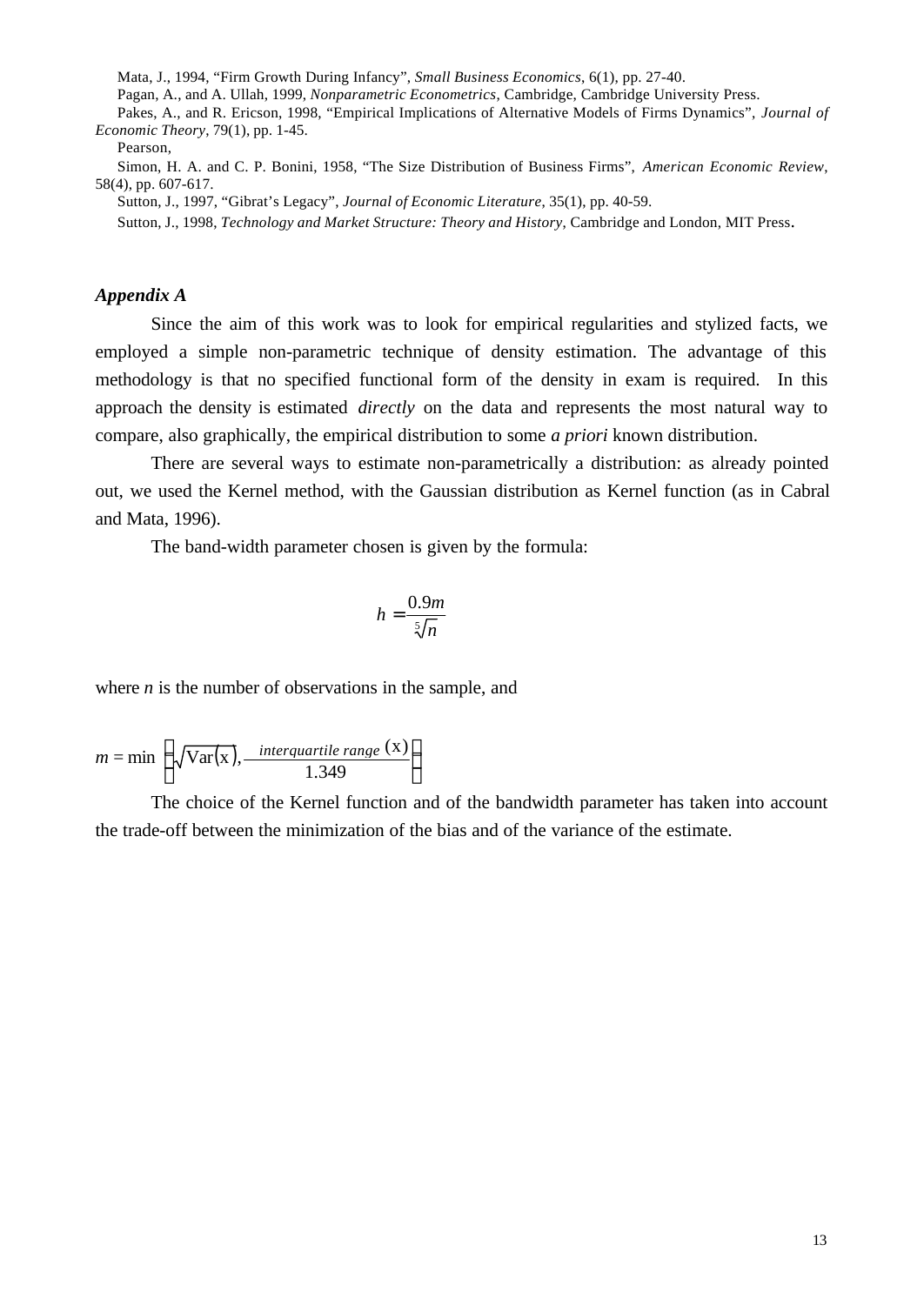# *Appendix B*

**Table B.1 – Kernel Density Estimation, log(size), quarterly, Electrical & Electronic Eng. (continuous line is the Normal Distribution fitted into the data). Test of Normality below.**

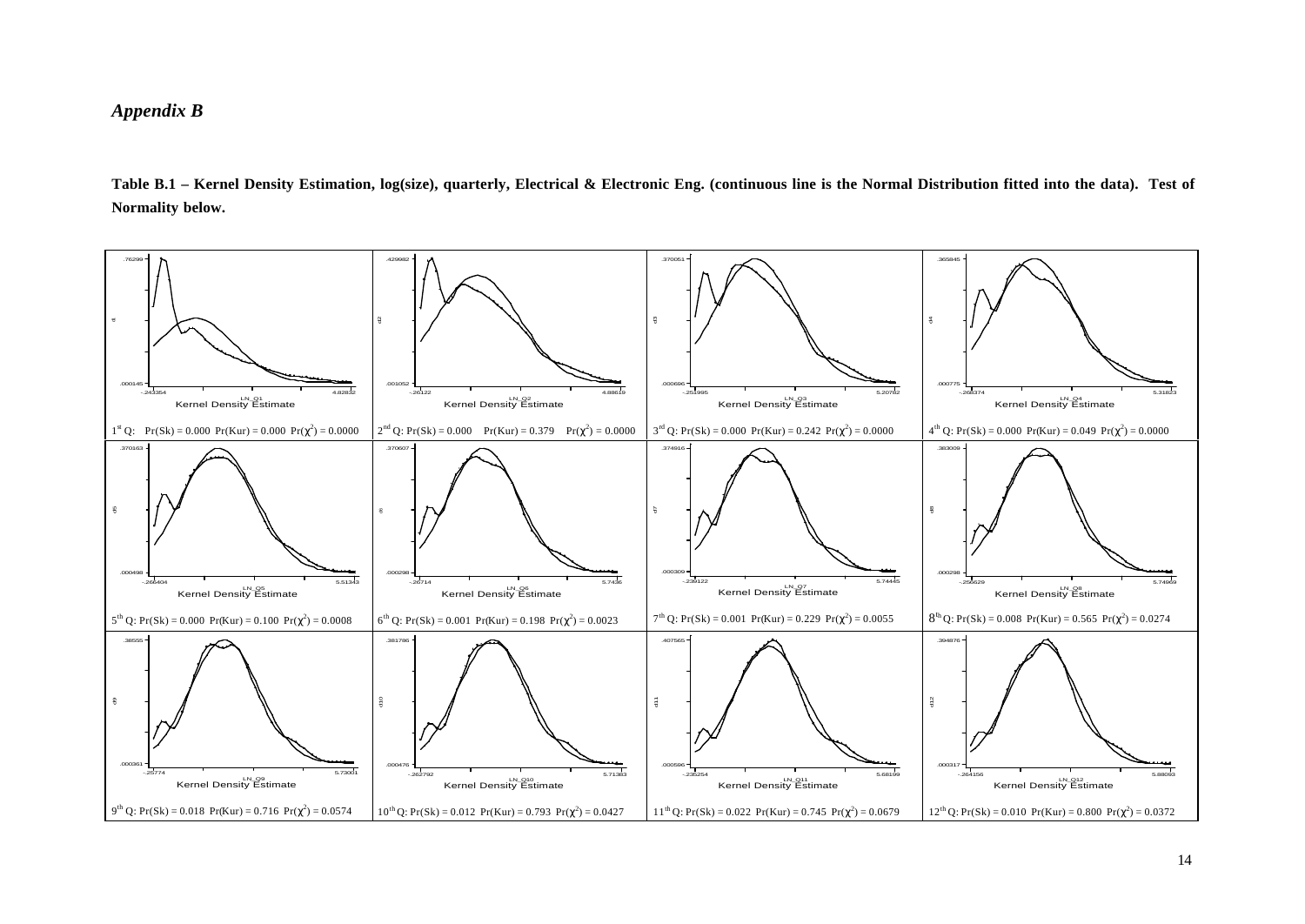#### **Table B.1 – following**

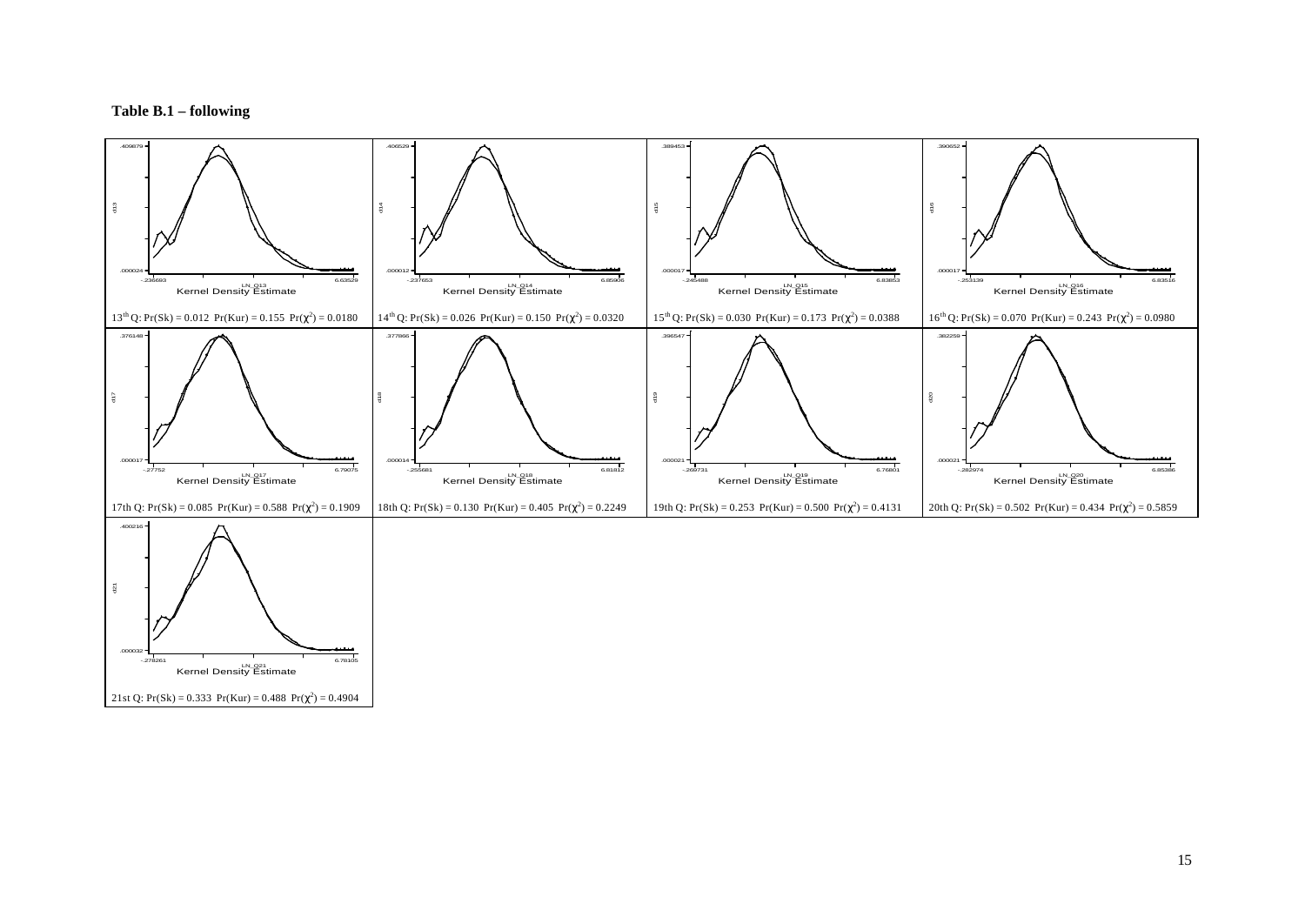

**Table B.2 – Kernel Density Estimation, log(size), quarterly, Instruments. (continuous line is the Normal Distribution fitted into the data). Test of Normality below.**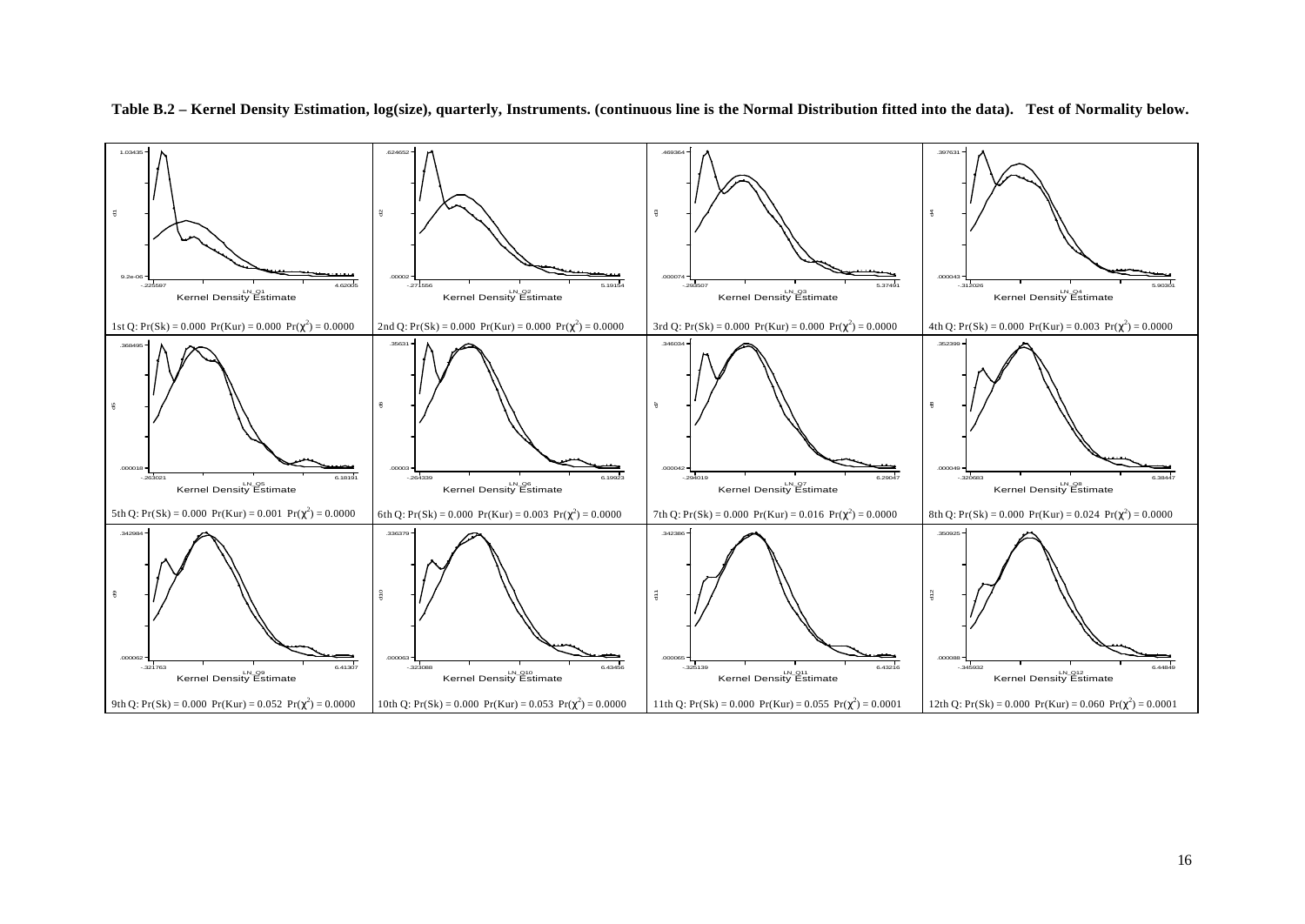#### **Table B.2 – following**

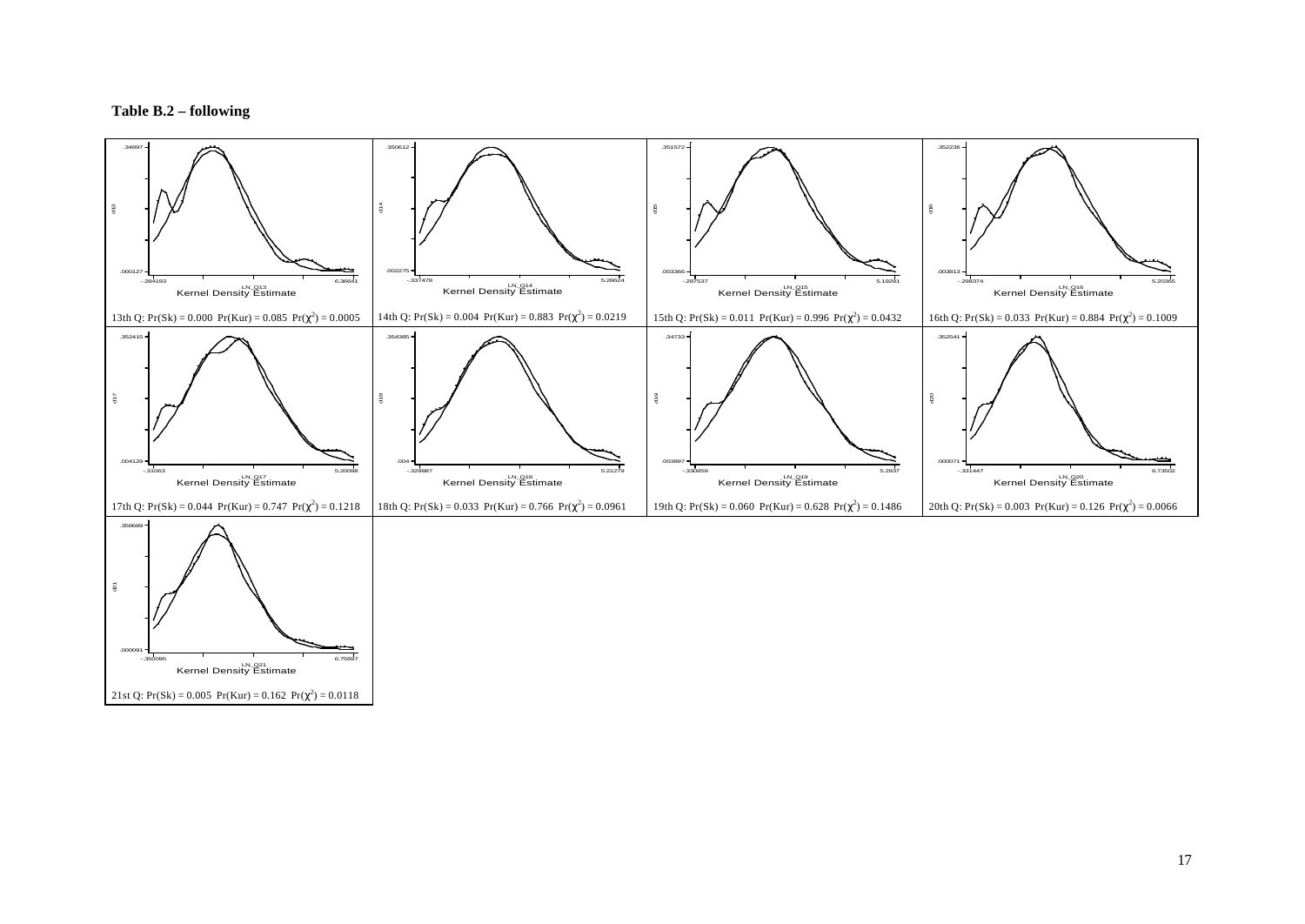

**Table B.3 – Kernel Density Estimation, log(size), quarterly, Food. (continuous line is the Normal Distribution fitted into the data). Test of Normality below.**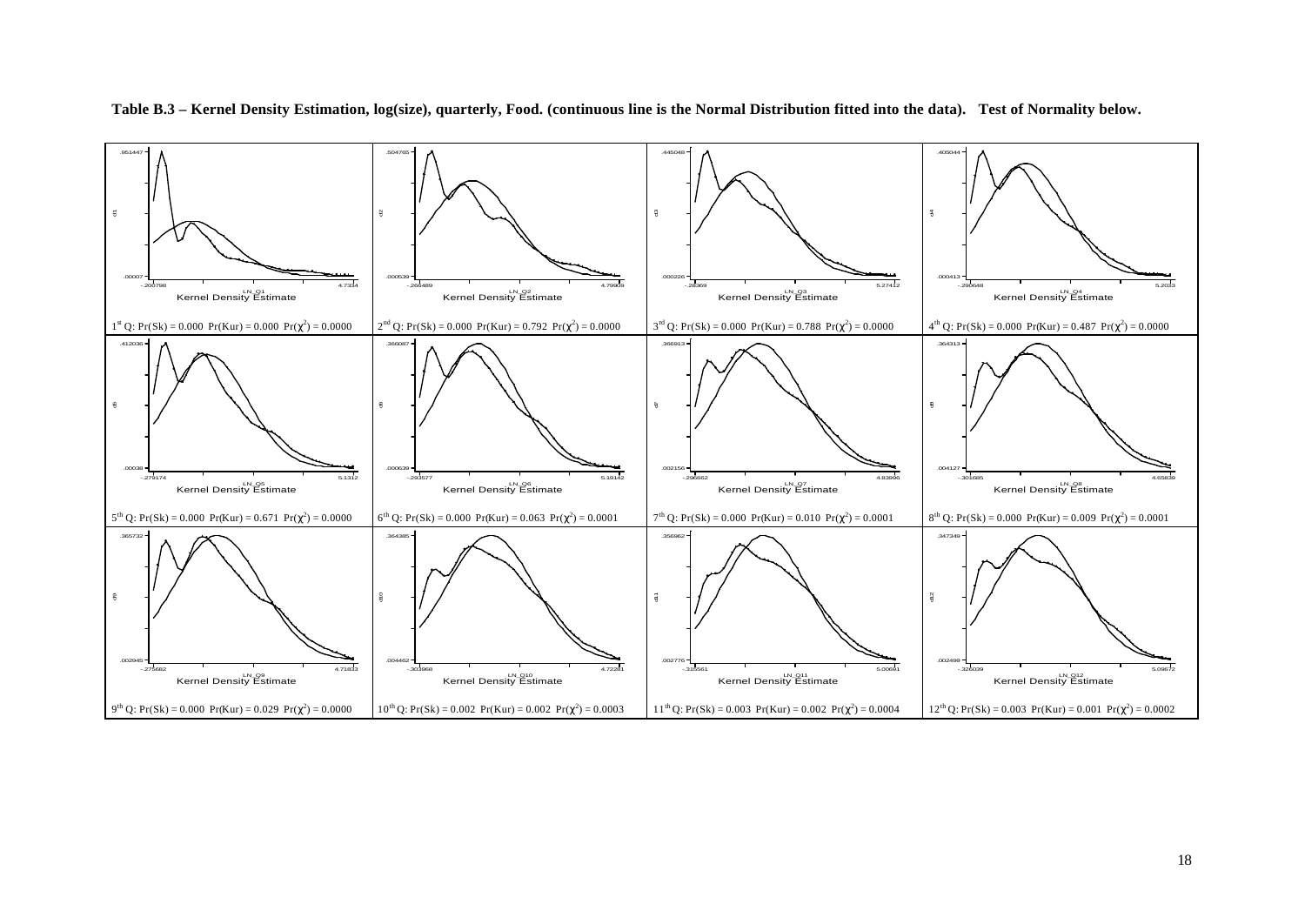#### **Table B.3 – following**

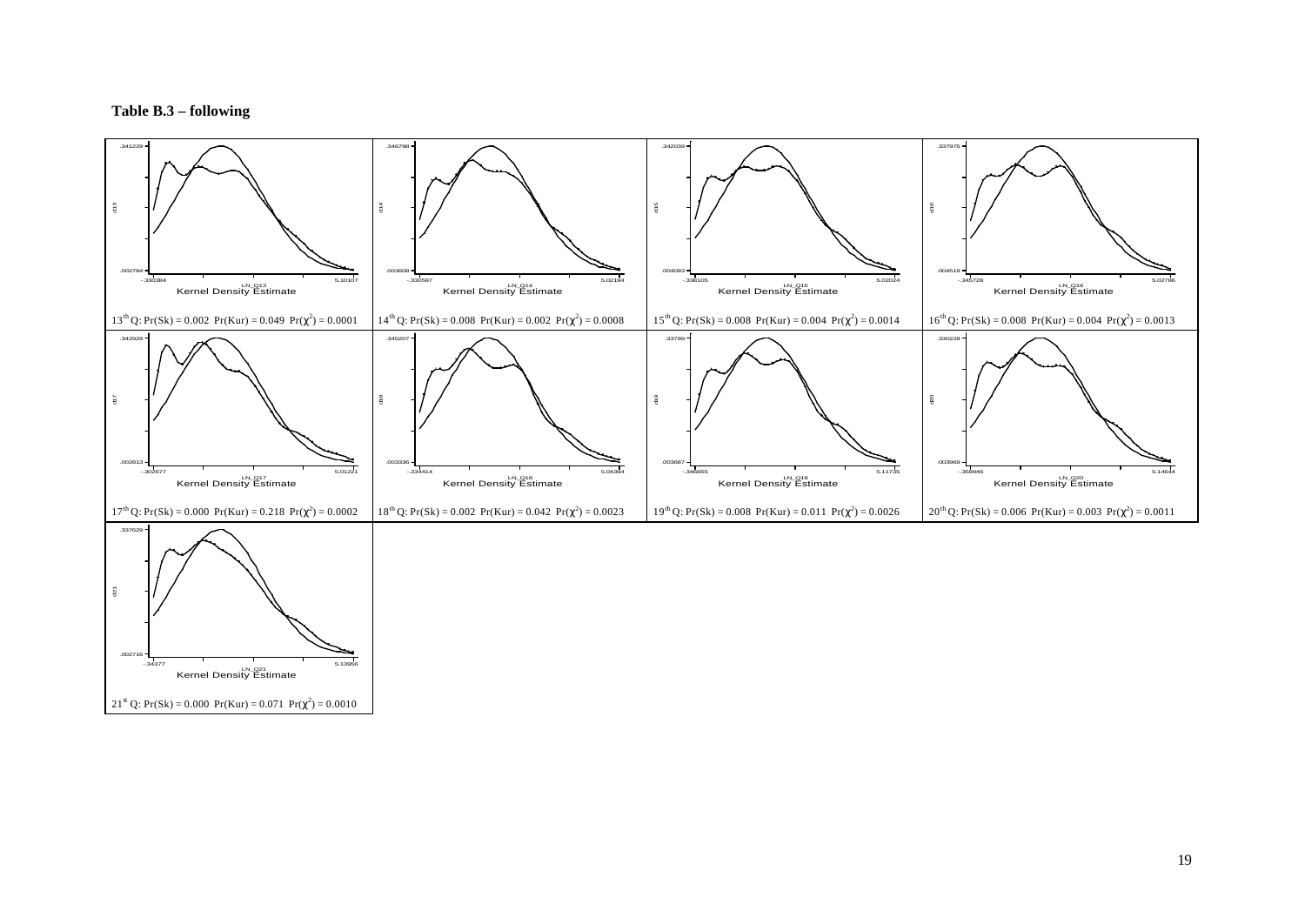

**Table B.4 – Kernel Density Estimation, log(size), quarterly, Footwear & Clothing. (continuous line is the Normal Distribution fitted into the data). Test of Normality below.**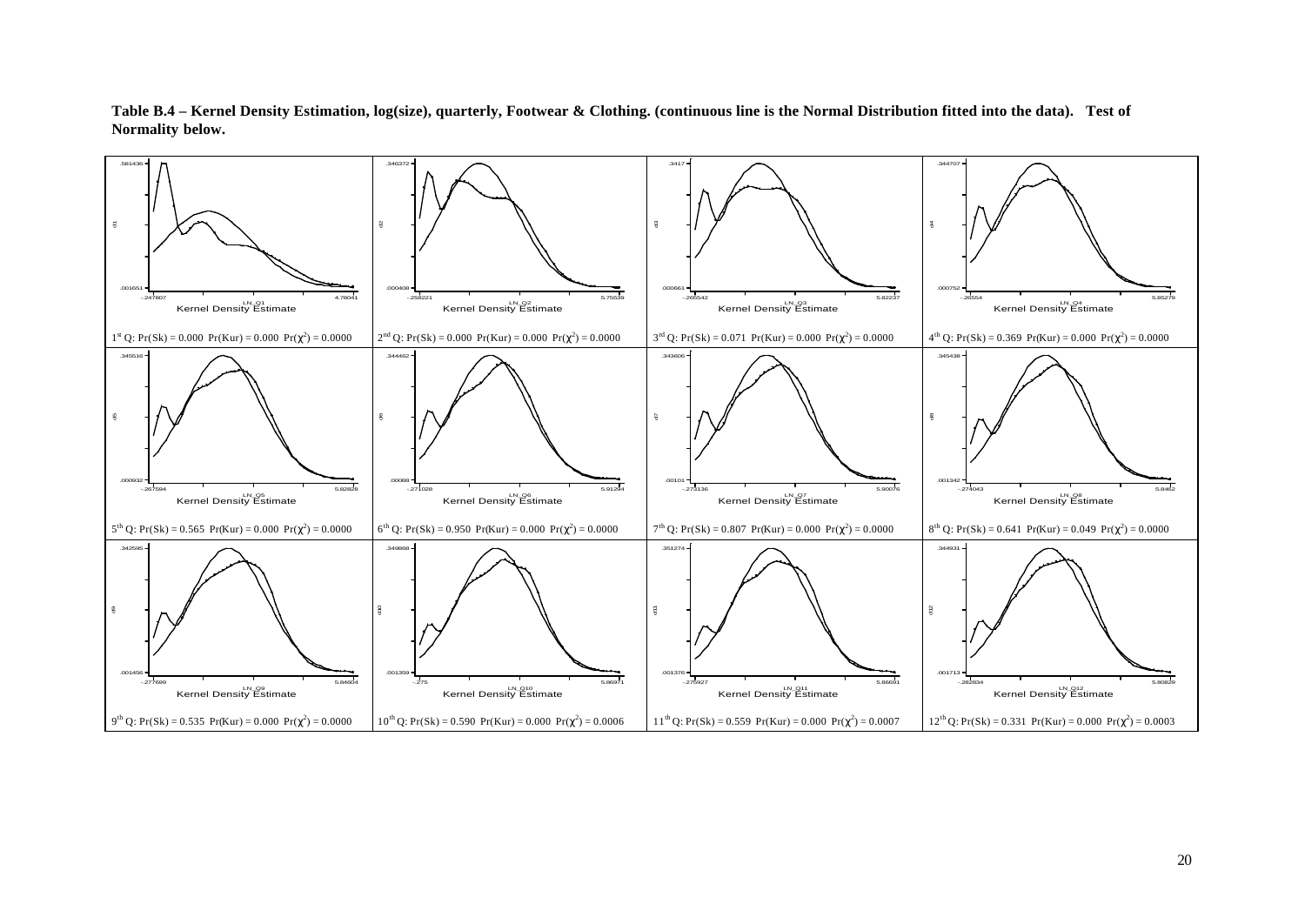#### **Table B.4 – following**

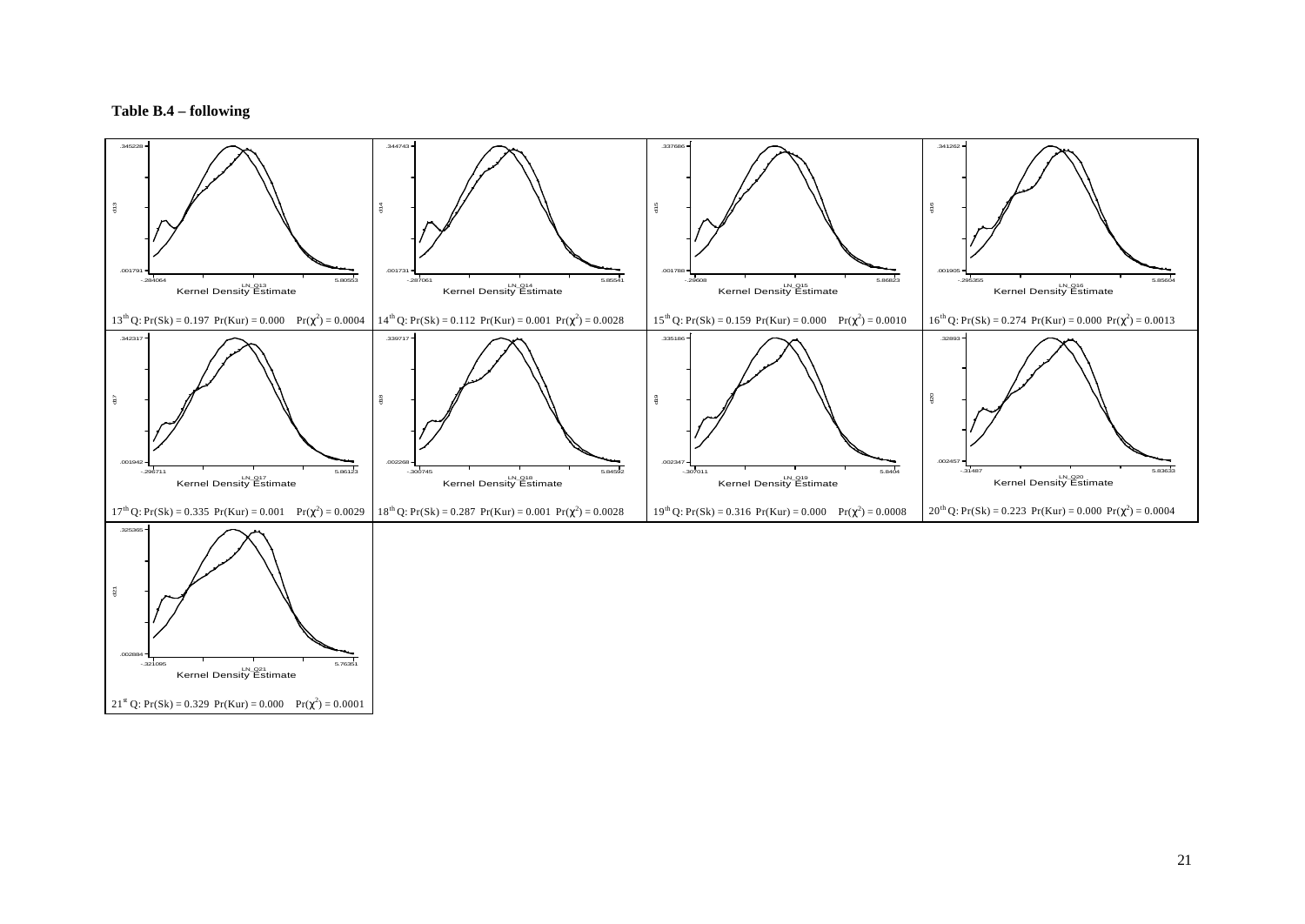# *Appendix C*

We started the analysis of the moments of the FSD in the various industries by standardizing the distributions, in order to obtain a more reliable comparison with the normal standard distribution. Subsequently, for the standardized distributions and for every industry, we computed, quarter by quarter, the Skewness Index and the Kurtosis Index.

The Skewness Index, as a measure of asymmetry (or, more precisely, of the lack of symmetry), was computed as:

$$
Skewness = \frac{\sum_{i=1}^{n} (x_i - \overline{x})^3}{s^3}
$$

where *s* is the standard deviation.

Since the Skewness for a normal distribution is zero - whereas it gets negative values for a distribution skewed to the left, and positive values for one skewed to the right - we expect our sequence of Skewness indexes to converge to zero.

## **Figure C.1 – Skewness Index, by quarter and by industry.**



Looking at Figure C.1, one can note that for three out of four industries (the only exception being the Footwear & Clothing one) the FSD tends to become more symmetric over time, with different patterns of convergence. But even after 21 quarters, the FSD in the Electrical & Electronic Engineering, the Instruments and the Food industries is still skewed to the right, while in the